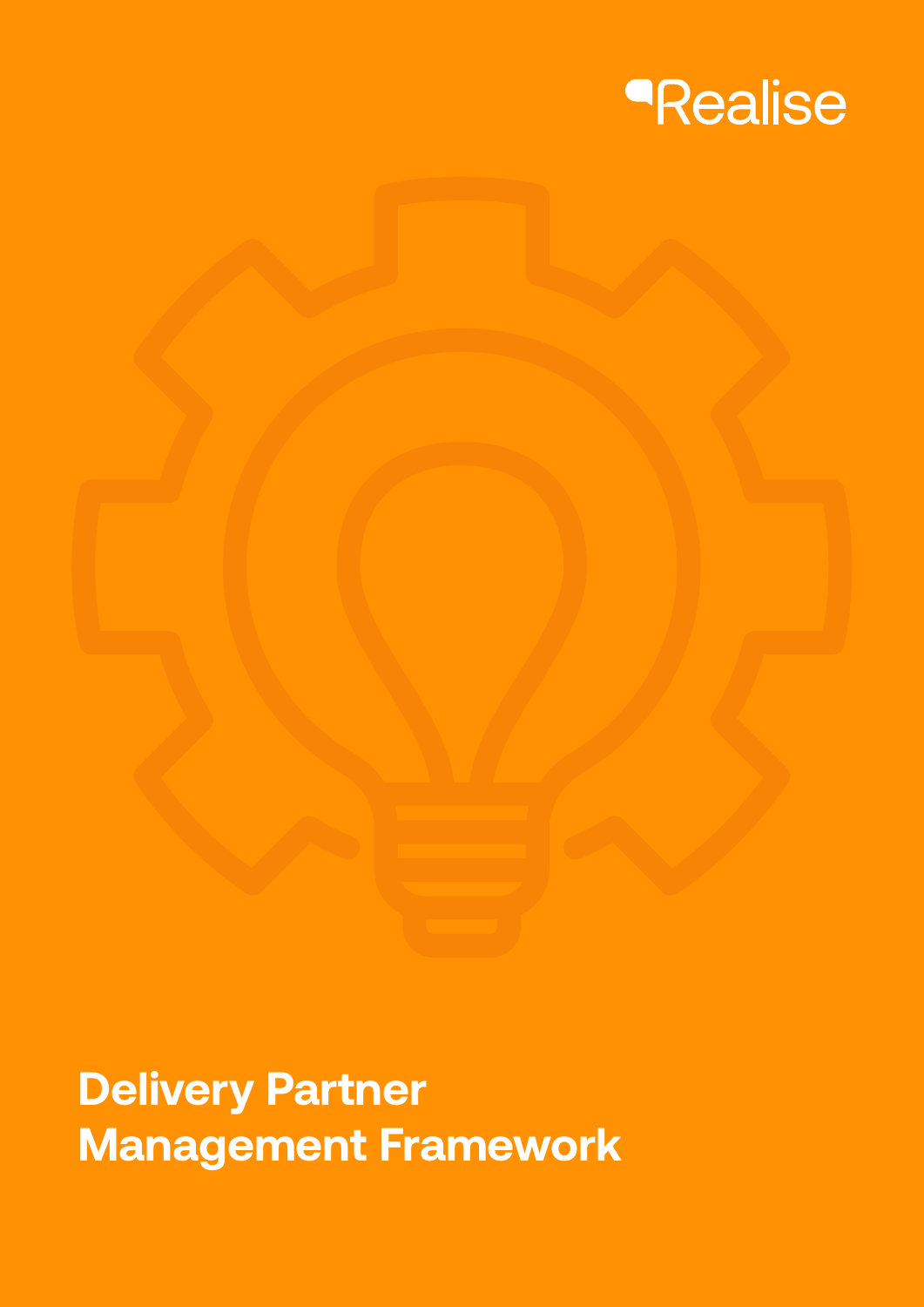# **Contents:**

- **1.** An introduction to Realise
- **2.** Rationale for sub-contracting
- **3.** Types of Delivery Partners
- **4.** Procurement and Selection
- **5.** Fee's and Charges
- **6.** Mobilisation
- **7.** Delivery Partner Management
- **8.** Quality Assurance
- **9.** Policies and Procedures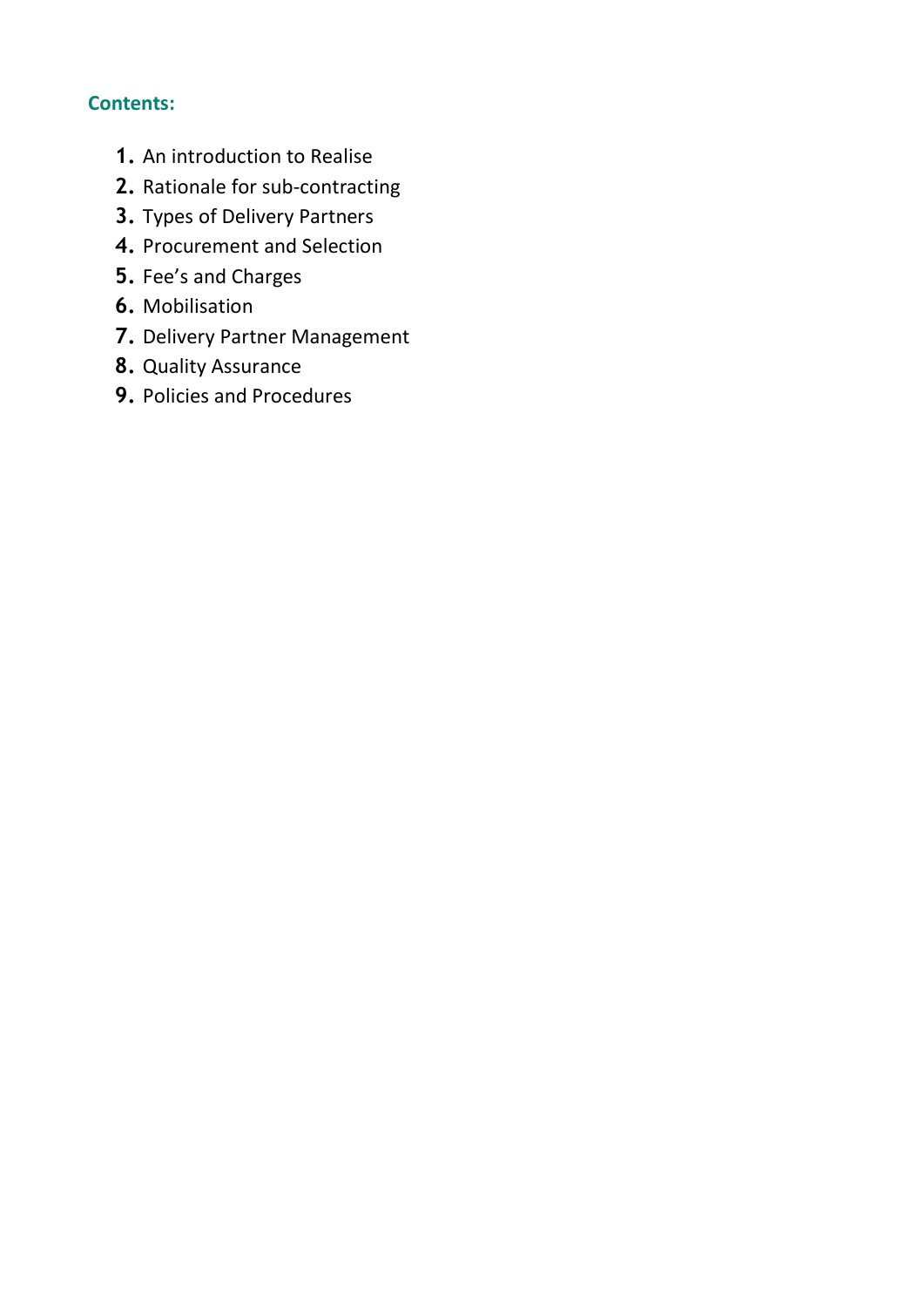# **The Realise Delivery Partner Management Framework**

Welcome to the Realise Delivery Partner and Sub-Contractor Management Framework. This document is intended as an overview for all Delivery Partners covering the lifecycle of your journey with us and what you and we should expect from the relationship. It is our intention to work closely alongside our Delivery Partners and Sub-Contractors to assist with capacity building, offer appropriate support when required and manage the contracts in an effective manner. We aim to ensure every aspect of our learners and customers' requirements are not just complied with but that the highest levels of performance and quality are also achieved and we can only do this together.

The benefits of working with Realise are:

- A clear set of behaviours, which are embedded in our working practices
- A desire to invest in and support our Delivery Partners to deliver long and sustainable relationships
- A clear working methodology for us both to be clear on what needs to be achieved, understand how we will do this and enables us to flexibly adapt those plans as things change
- Provide opportunities for mutual growth
- Assist in networking to organically grow your business with Realise and other Sub-Contractors and Delivery Partners
- Support in preparing for external audits, visits, assessments and inspections

We welcome any feedback on this document via your Delivery Partner Manager and will be updating and improving it frequently to ensure we are continuously improving our services and reflecting industry best practice.

The key benefits that we hope this framework brings are:

- An appreciation of (Realise) and its strategy and behaviours
- A fair and unbiased Procurement and Selection approach that meets the requirements of our employers, learners and meets our rationale.
- A structured and consistent approach to Performance Management & Quality Monitoring
- A clear expectation in terms of behaviour, conduct and values
- Overview of Communication and Expectation
- Sharing of best practice
- Clarity on the approach to dealing with under performance in an open and collaborative way

# **1. An Introduction to Realise**

Realise is one of the UK's largest private sector providers of publically funded training.

Realise has built a strong delivery base with its supply chain, invested significantly in its core capabilities and developed an effective large employer strategy alongside its services for SMEs, whilst strengthening Realise's own position in the delivery of front-line services, contributing to:

- A right learner, right programme approach to Apprenticeship Delivery
- An extended range of services in the skills, education, training and employment sectors.
- Enhanced capabilities and investment.
- Improved opportunities to work across the skills sector, providing a more integrated service offer and maximising the outcomes for learners, customers, employers, key stakeholders and funders.
- Access to new opportunities, opened up by Realise's extensive network and supply chain.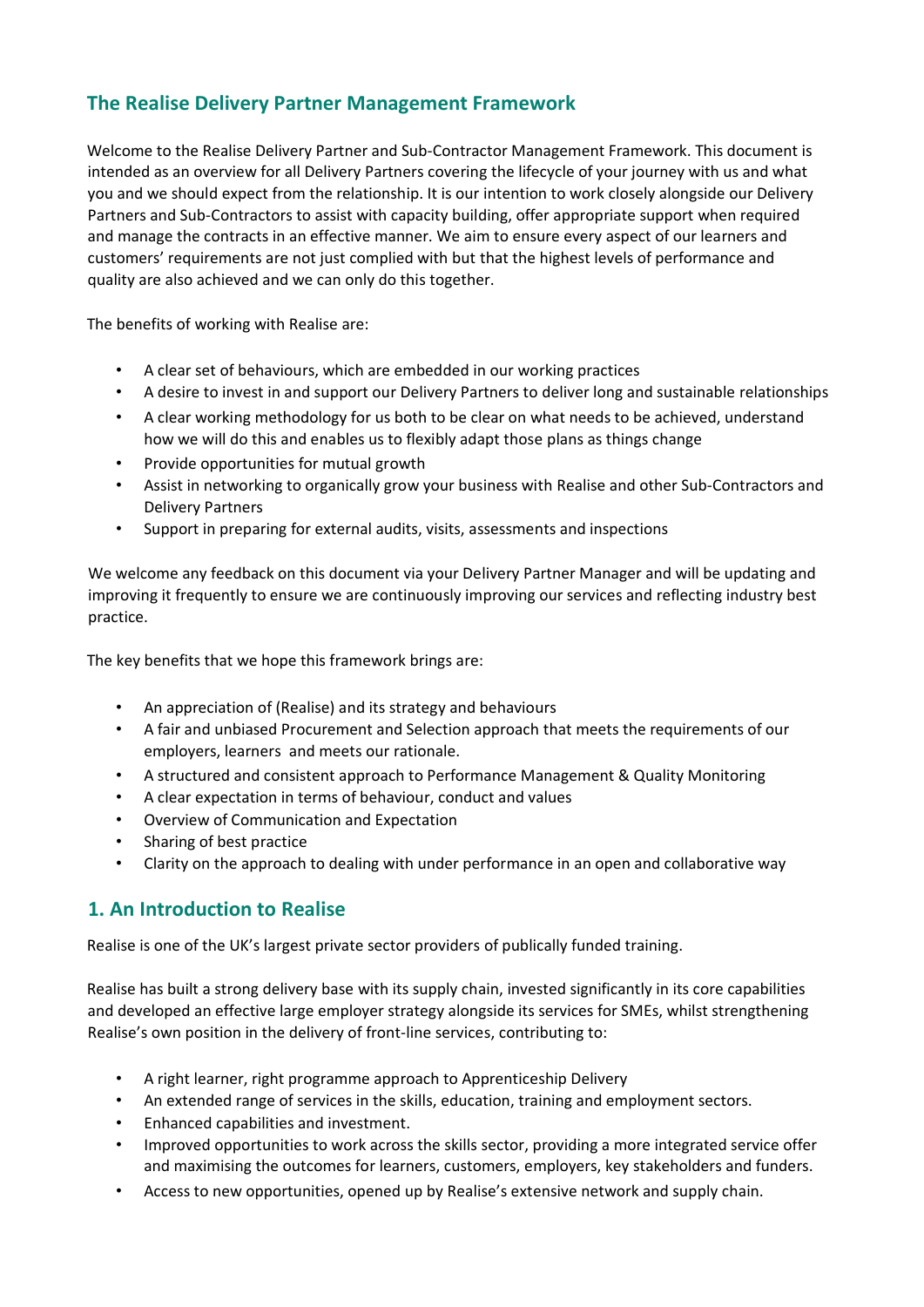A strong emphasis has been placed around our embedded right learner, right programme approach as well as improving the learning experience for all learners and meeting employer needs. Realise is well respected as a large employer, as well as a capacity builder in SME supply chains, and with an increasing number of large employers welcoming apprenticeships due to the Levy, there are more opportunities than ever to work in partnership with some of the most exciting and innovative companies in the country.

Our ambition is to ensure that we fully support all our employers to ensure they receive the right advice and guidance to build, train and succession plan with their workforce, receiving tailored information, advice and guidance and effective development and training solutions for the future of their workforce.

In addition, we have strong networks with the third sector, voluntary and community groups, helping to strengthen our impact on the local communities within which we operate and aiming to improve opportunities for people from disadvantaged backgrounds, a key pillar of Realise's strategic plans.

### **Overall, across our services we aim to:**

- Ensure a right learner, right programme approach is at the core of everything we do.
- Put the needs of every learner at the center of our mission and values using a Learner Centred Approach.
- Always provide a high quality teaching, learning, and assessment experience
- Strongly focus our interactions with learners on progression and employability
- Improve learner skills and knowledge and increase participation through challenging and stretching learners
- Provide relevant and inclusive resources which are accessible to learners wherever they are.
- Support learners by offering high quality information, advice and guidance.
- Provide innovative and motivational learning environments.
- Ensure an open and motivating culture that is aligned to employer needs.
- Strive to be acknowledged as a partner of choice by employers nationally.

The impact that Realise has is inextricably linked to the impact of our Delivery Partners. For this reason, all of Realise's Delivery Partners are expected to contribute to achieving our vision and values below:

- By pledging themselves to uphold this code of conduct.
- Act with honestly, ethically and with integrity at all times.
- Focus on improving our service users' wellbeing; improving their capabilities and future prospects.
- Oppose the exploitation of child labour, and not knowingly make purchases, or enter into agreements with organisations which do not comply fully with the labour, safety and other relevant laws of their respective country as per Modern Slavery Act 201.
- Not knowingly make purchases or enter into agreements with organisations where workers, of any age, are expected to work in unreasonable conditions.
- Support and promote universal respect for, and observance of, human rights and fundamental freedoms for all, without distinction as to race, sex, language or religion; as stated in Article 55 of the United Nations Charter Chapter IX.
- Ensure that Prevent and British Values are imbedded to all Delivery.
- Ensure that Safeguarding measures are in place for the safety of our Delivery Partners and Learners.
- Ensure you do not enter into agreeements with organisation that have links to or fund extremist organisations.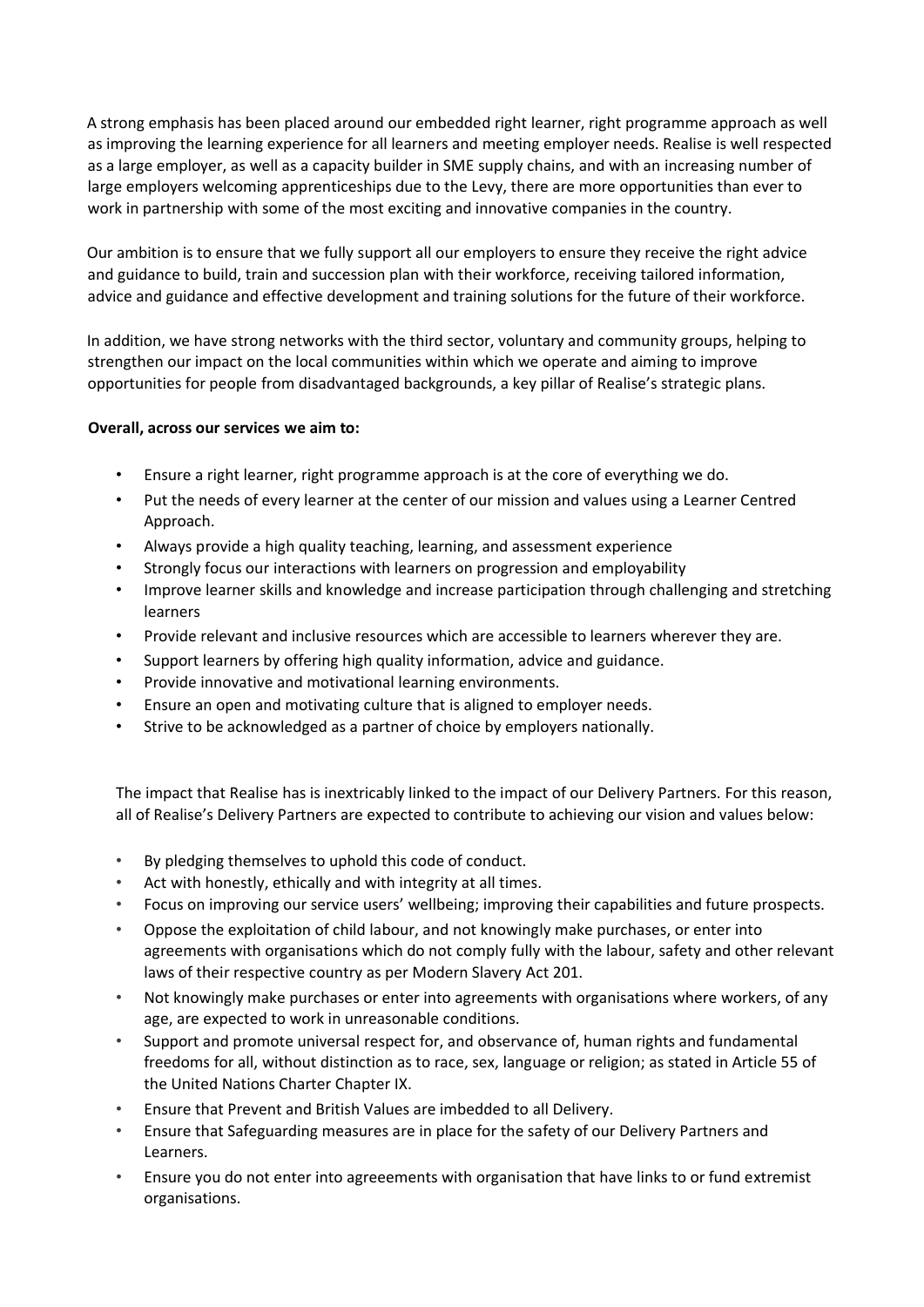• Not knowingly place service users, deliver apprenticeships or source job opportunities, with organisation that do not cohere with this code of conduct.

### **Delivery Partner Team**

Alongside the Delivery Partner Managers our Head Office Support Team consists of:

- Quality, Audit and Assurance
- Curriculum development
- Claims Management; processing and compliance
- Health & Safety
- Safeguarding including Prevent
- Information Security
- **Operations**
- Finance

They will liaise with you and with the Delivery Partner Manager to ensure the specialist expertise are available to assist with every part of the learning journey.

# **2. Rational for sub-contracting**

Realise will only enter in to a sub-contract agreement where it will meet one or more of the following criteria:

- Ensure a right learner, right programme is always at the forefront of programme delivery
- Enhance our curriculum for learners by partnering with technical industry experts
- Meet employer and learner needs in terms of geographical access
- Response to government priorities
- Response to local and regional priorities
- Maintain niche and expert provision in line with employer and learner requriements
- Supports and compliments our directly delivered provision

# **3. Types of Delivery Partners**

Realise operate a variety of delivery partner/sub-contractor arrangements to complement our own delivery as detailed in section 2 above. Funding for this is through the Apprenticeship Levy for large employters or adulteducation budget (AEB). Realise do not sub-contract non-levy SME Apprenticeship funding.

These arrangements include the following:

## **3.1 'End-to-End' Partners**

These are partners that delivery Apprenticeships that are levy funded by our large employers. In these instances, Realise will deliver a substantial amount of all Apprenticeships for that employer and act as a main provider, but do not possess all of the technical skills required to meet the employers requirements.

#### **3.1 Joint Delivery Partners**

These are partners that deliver part of an Apprenticeship programme, for example a module, unit or professional qualification that is within the Apprenticeship and requires technical or niche expertise. On some occasions, the large employer may also be the sub-contractor.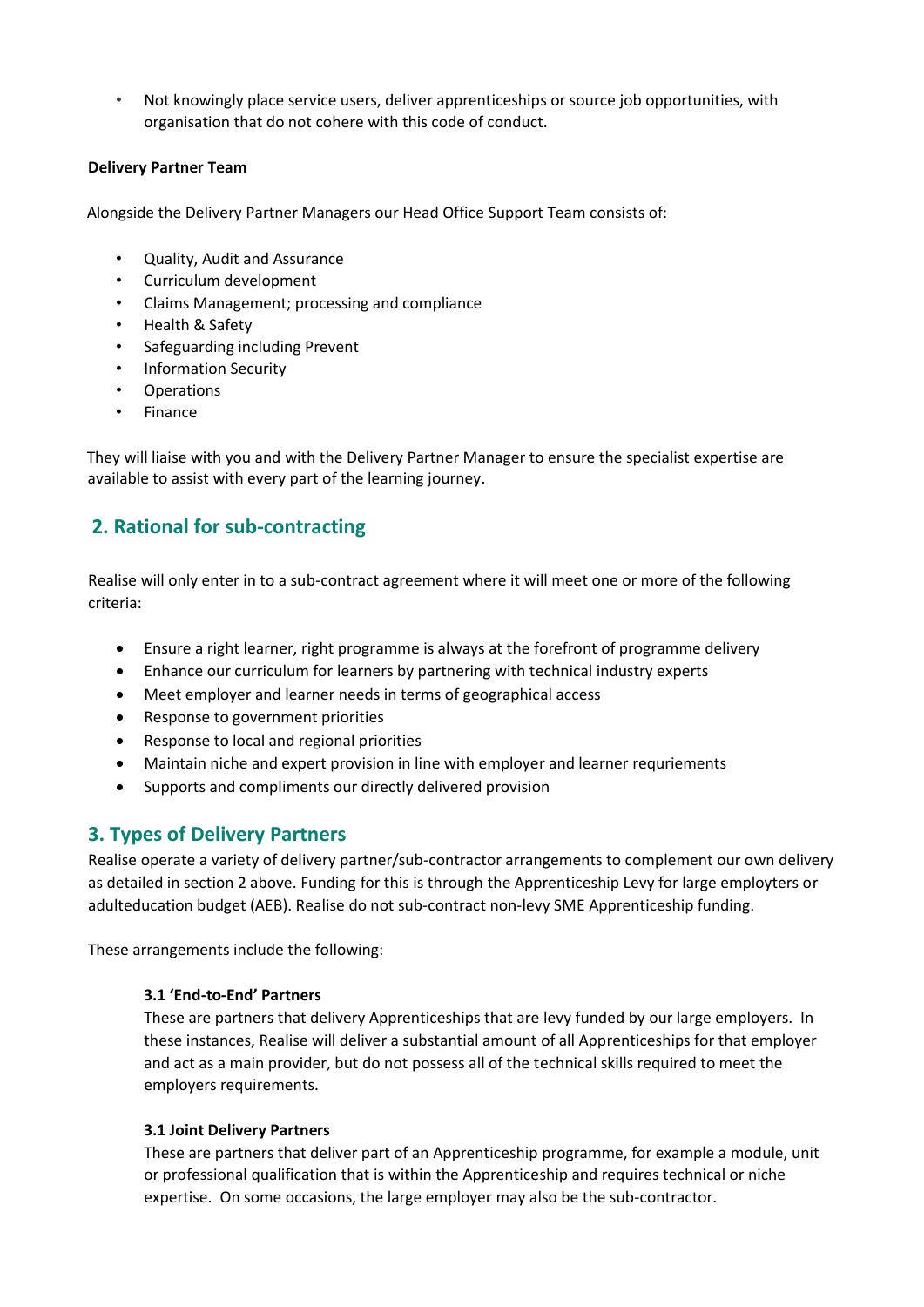### **3.3 Adult Education Partners**

Training Providers or Colleges that can enhance our curriculum offer as per the points in section 2. Typically these organisations will deliver full aims and work in partnership with Realise on a joint referral model.

# **4. Procurement and Selection**

As part of our values we are committed to ensure that all Delivery Partner contracts are awarded fairly and openly to the organisation(s) which best fits the Realise requirements.

### **4.1 Current funding streams**

Realise offers a wide range of programmes using various funding routes including:

- Education and Skills Funding Agency (ESFA) for Apprenticeship provision including Levy
- Adult Education Budget (AEB) for classroom delivery and Traineeships (including Devolved Local Authorities)
- Locally funded programmes through Local Enterprise Partnerships (LEPs) and Local Authorities

In order to ensure we are operating an open, honest and transparent process we have designed a framework to embrace the following procurement process. These processes will be used for the funding streams outlined above as well as any new funders. There are some situations when a Delivery Partner/Sub-Contractor may be deemed to be exempt from this process. For example, niche specialist partners and employer led provision.

#### **4.2 Bid and Tender Opportunities/Expressions of Interest and Due Diligence Process**

Realise aims to apply a consistent and considered approach to the sourcing and on-boarding of Delivery Partners. This is to ensure we have a robust procedures in place and high performance across all of our contracts. We are equally committed to ensuring that our chosen delivery partners are high performing and will deliver an excellent service to our customers and achieve contracted commitments.

When identifying additional 'high performing' Delivery Partners we consider a number of key criteria to ensure we are on-boarding those who will compliment and improve our existing offer.

These considerations are as follows:

- A minimum Ofsted Grade 2 delivery for the area we are proposing to sub-contract or partner you in delivering, or Equivalent evidence where OFSTED is not appropriate.
- Register of Apprenticeship Training Providers (RoATP), from August 2019, it is a funding rule requirement for all subcontractors. This is not applicable for AEB funded programmes.
- A clear commitment to delivering high levels of quality such as:
	- o A clear Quality Monitoring Processes or Framework in place which covers, but is not limited to observations of teaching, learning and assessment, learner and employer feedback, information, advice and guidance, reviews of the quality of all aspects of the learning journey (as appropriate). o Understanding of Self-Assessment Processes
	- o A demonstrable history of performance on previous contracts, ideally delivering similar contract outcomes to similar target customer groups. o Relevant experience, qualified staff in the occupational area.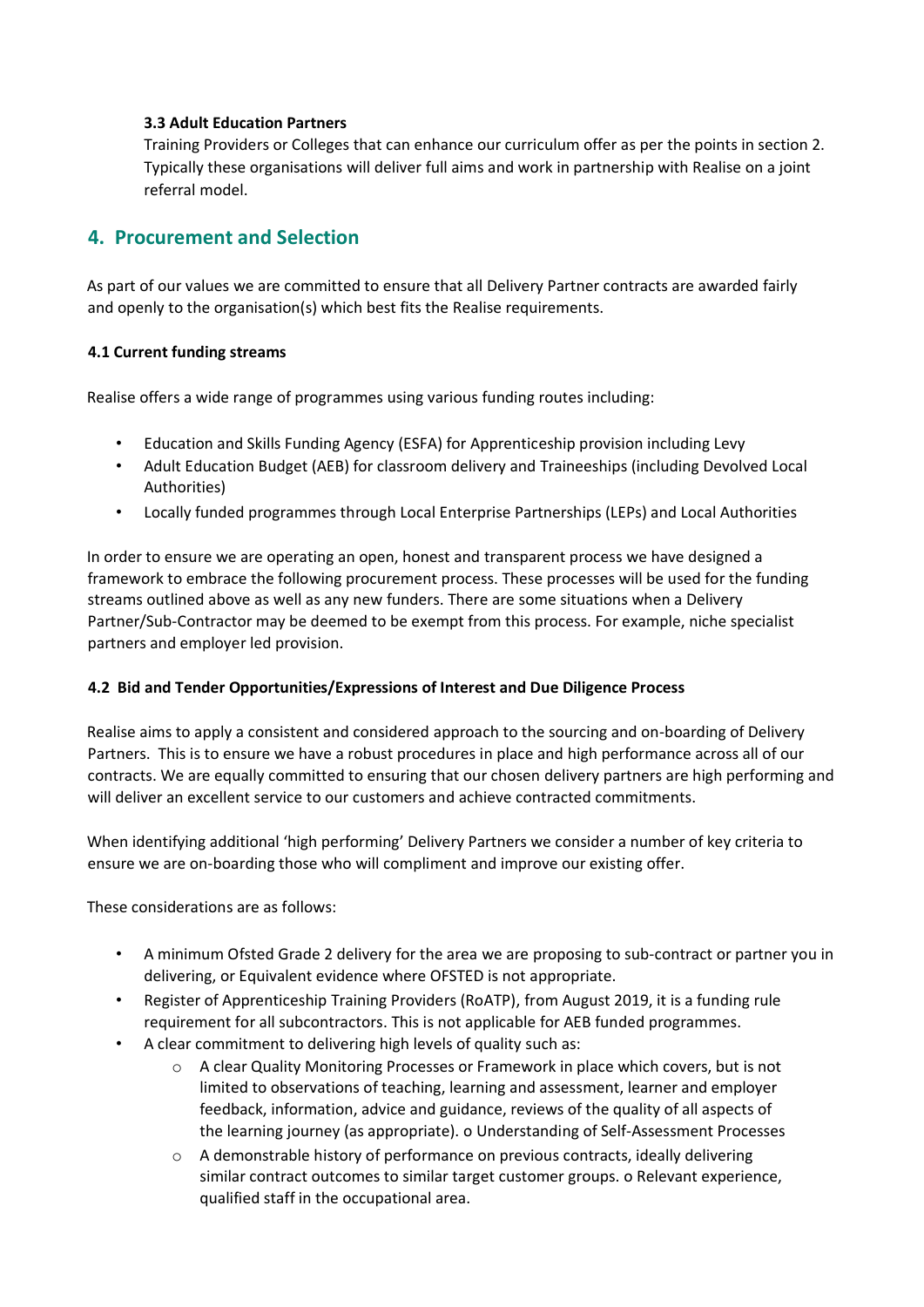- o Existing Geographical coverage, both in terms of people and estate to support a timely and positive mobilisation in to delivery.
- o Specialisms that align to local geographical labour market or priority sector needs that cannot be met through existing Supply Chain partners.

### **4.3 ESFA specific contract compliance requirements**

The ESFA auditors (external) are required to assess our Delivery Partner arrangements on an annual basis. This includes our processes for selection, due diligence, contracting and management. We also check any conflicts of interest and ensure providers are registered on the Register of Apprenticeship Training Providers as required by our ESFA contract. As part of our on-going review we make sure that any provider appointed continues to meet the ROTAP requirements. All documents supplied will need to be refreshed / reviewed annually.

# **5. Fee's and Charges**

Management fees charged by Realise for legitimate management overheads for quality and contractual compliance aspects will not exceed 20% for and 'end-to-end' service. This is as per industry best practice and governance code.

Where the partnership is that of a joint delivery model, fees will be agreed based on the proportion of the delivery and actual costs.

The management fee will vary dependant on (but not limited to) the following factors and will consider the level of risk following due diligence and historical performance:

- Size of provision to be delivered
- Proportion of the overall programme being delivered
- Type of provision
- Level of support required to ensure high quality teaching and learning
- Delivery costs of the partner

In line with the ESFA funding rules, and the principles of honest and fair procurement practice, Realise will publish the fees received and paid on an annual basis, this can be found on our we[bsite https://](https://learning-employment.com/) [realisetraining](https://learning-employment.com/).com/

# **6. Mobilisation**

The purpose of Mobilisation is to ensure that new Delivery Partners are provided with the relevant information and assistance required to enable them to begin and ensure success throughout the duration of the contract. Mobilisation meetings will include:

- Walk through programme delivery model (if relevant)
- Clarify performance expectations and monitoring timescales
- Outline quality and compliance expectations
- Discuss contractual obligations, roles and responsibilities
- Deliver System and Paperwork training
- Cover all policies and procedures including security requirements
- Outline management fee services and support available.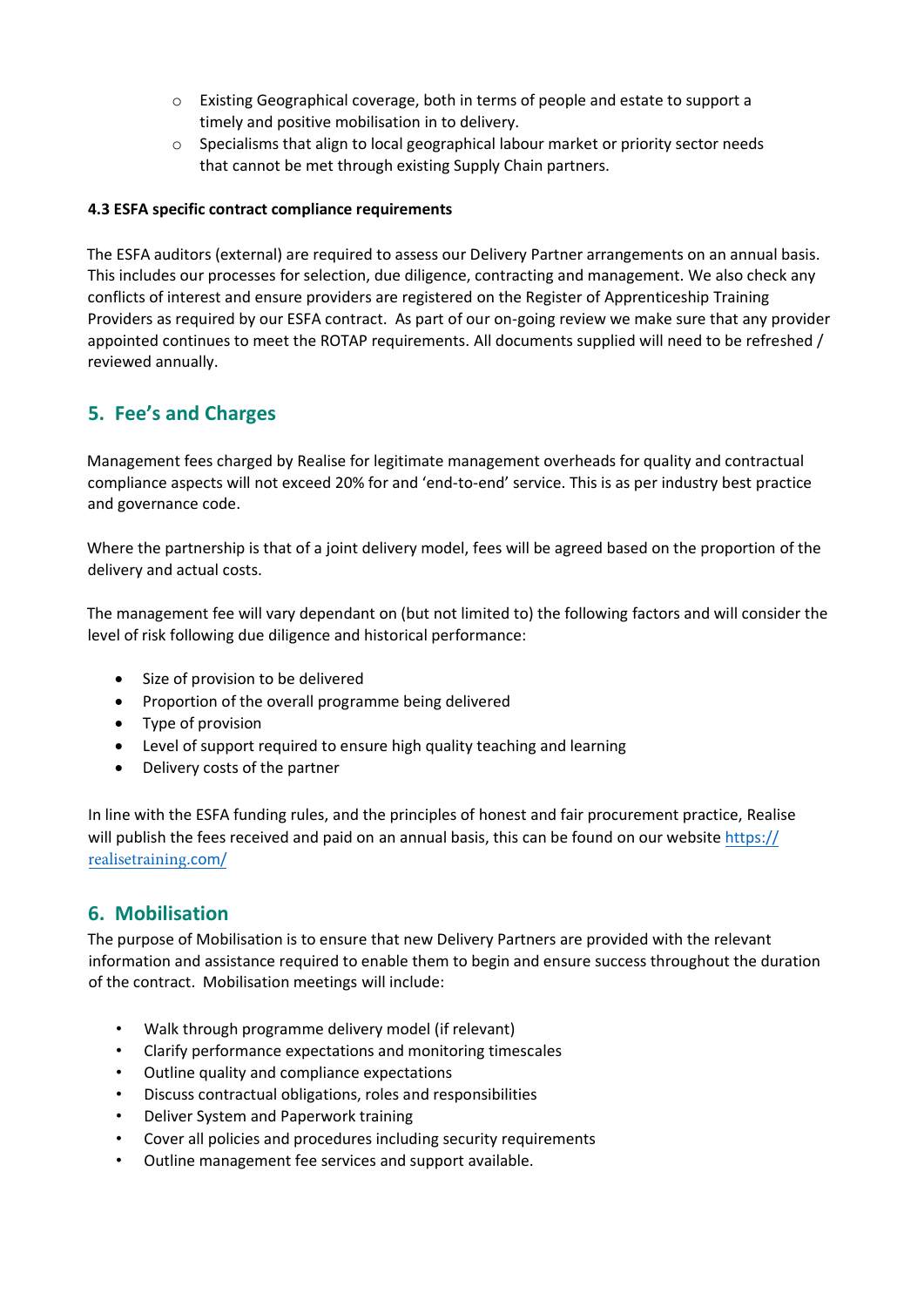Where there are multiple new Delivery Partners on a contract relevant induction events and follow up meetings will be held. It will be ensured that all Delivery Partners have a copy of and understand the relevant funding rules.

# **7. Delivery Partner Management and Monitoring**

Realise aims to apply a consistent and considered approach to the management of all relationships. This is achieved through regular and systematic monitoring of contract performance.

Each contract will be assigned a dedicated Manager as a single point of contact. This person will be the key point of contact for the Delivery Partner on all aspects of the operational delivery of the contract.

Managers are responsible for managing our Delivery Partners to ensure that they provide a high quality service for Realise customers, meet the required performance levels and do not expose the business or our network of Delivery Partners to unnecessary risk. Through regular contact and ongoing assessment, they will support Delivery Partners to perform against a range of Key Performance Indicators (KPI's), driving a continuous improvement approach to delivery.

In addition to the dedicated Manager, Delivery Partners will also be allocated a Quality Manager, who will carry out quality monitoring of all aspects of your delivery across the learner journey to ensure the highest standards of quality are being delivered to our learners.

Monitoring Activity includes:

- Weekly communication to set targets and discuss performance forecasts and to discuss any areas of risk or highlights of best practice where required
- Monthly/Bi-Monthly/Quarterly performance meetings, where business priority targets are set and performance against target is monitored, measured and reported
- Quality Monitoring Visit is completed in addition to the monthly performance meetings. This is completed on a quarterly basis as a minimum, however the occurrence of these meetings is determined by the outcome as recommended on the Quality Monitoring report and volume of provision delivered
- Diagnosis of underlying causes of poor performance and presentation of recommendations for improvement
- Training and coaching of Delivery Partner staff and managers
- Sharing best practice and capacity building where required
- Providing support to continuously develop actions required in Areas for Improvement.

Realise also provide a range of management information reports to assist providers to monitor and manage their own performance. Delivery Partner Managers set weekly targets on a range of key performance measures with our Delivery Partners for non-levy contracts. Where the agreement is funded with the Apprenticeship Levy, the KPI's are set in conjunction with the Employer and detailed in the contract issued at the start of the process. Performance is then monitored each month within the contract performance review meeting or monthly performance monitoring meeting.

In addition the above, a monthly progress report is returned by the sub-contractor or delivery partner detailing Apprentices progress made on their learning journey, at risk status, attendance and general feedback which is analysed and reported to the employers via the Employer Portal and review meetings conducted by Delivery Partner Manager as required when it has been identified that there are learners deemed to be "at risk" of leaving their Apprenticeship early or behind progress with their qualification. The purpose of this is to ensure that all action is taken in a timely manner by all parties to find a solution to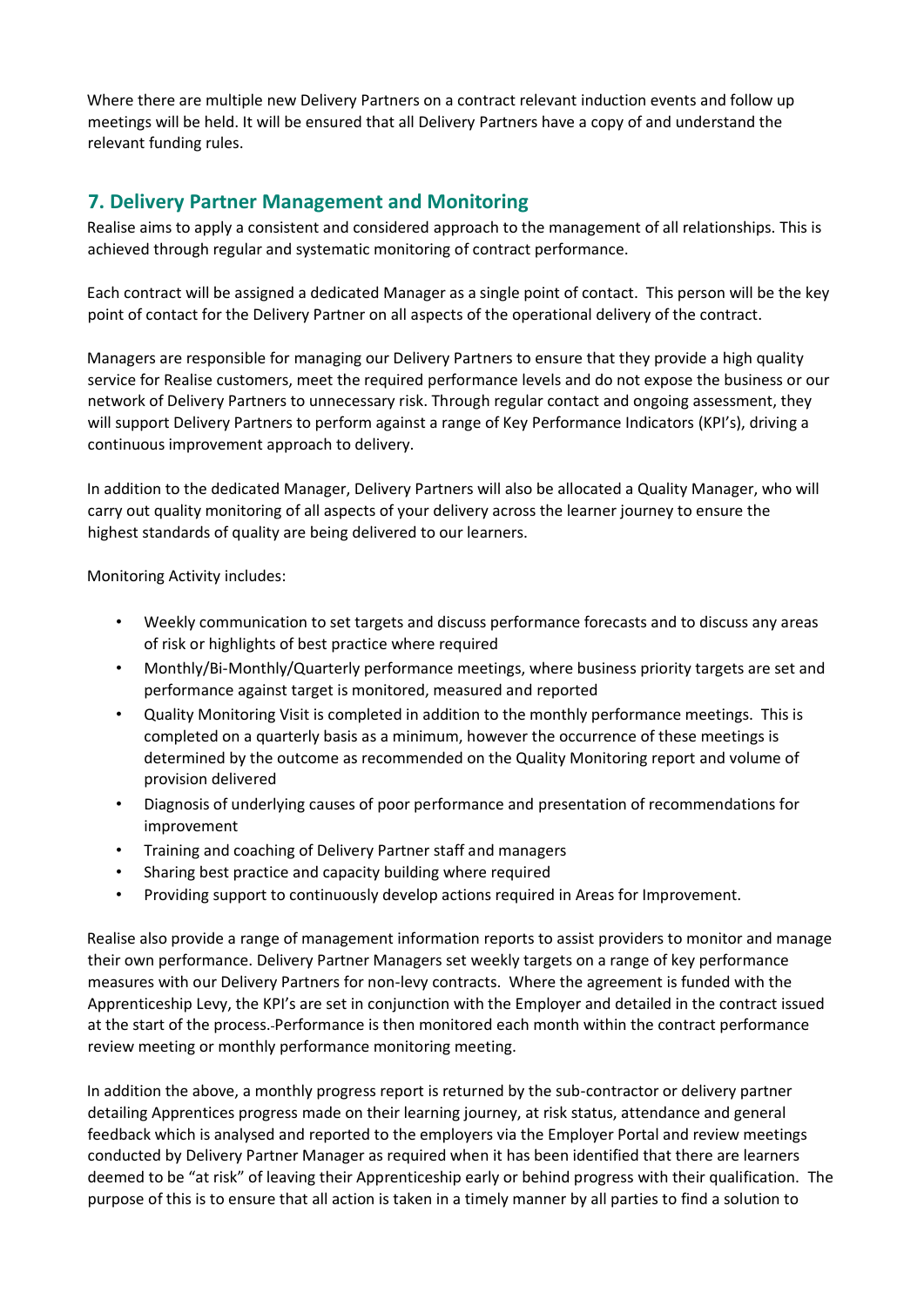ensure that learners are engaged, achieve their Apprenticeship in a timely manner and that learner satisfaction is high.

If performance is identified as below expected levels through the above monitoring, Delivery Partner Managers will support Delivery Partners to understand why and what measures can be put in place to ensure improvements happen. We will start to assist and capacity build Delivery Partners at the earliest possible point to prevent long term issues.

### **7.1 Performance Reviews**

Performance profiles (where applicable) are shared with Delivery Partners pre and post contract signing. These are subject to regular reviews during the life of the contract and are shared at the earliest opportunity. High levels of engagement between Delivery Partner Managers and Delivery Partners enables a proactive and active dialogue, which leads to high performance and the delivery of key performance indicators.

The meetings schedule formalises the support available to each Sub-Contractor/Delivery Partner in the delivery of contract requirements, as seen in the table below -

| <b>Frequency</b>                 | <b>Responsibility</b>                               | <b>Action required</b>                                                                                                                                                                                                                        |
|----------------------------------|-----------------------------------------------------|-----------------------------------------------------------------------------------------------------------------------------------------------------------------------------------------------------------------------------------------------|
| Weekly                           | <b>Delivery Partner</b><br>Delivery Partner Manager | Review Apprentices deemed to be classed as at risk or behind<br>expected progress to ensure all action is being take to rectify<br>the situation.<br>Monitor all learners on programme and to cover<br>Starts/Completions/PED/BIL/Withdrawals |
| Monthly/Bi-<br>Monthly/Quarterly | <b>Delivery Partner</b><br>Delivery Partner Manager | Partner data to be produced and sent to all partners (montly)<br>Claims Histories to be sent to all partners (montly)                                                                                                                         |
|                                  |                                                     | Standard agenda and dialogue between Delivery Partner<br>Manager and Delivery Partner to review performance against<br>KPI's (Monthly/Bi-Monthly/Quarterly based on learner<br>numbers/risk)                                                  |
|                                  |                                                     | Completion and return of monthly progress tracker detailing<br>learners progress, attendance, risk status and feedback.                                                                                                                       |
|                                  |                                                     | Risk areas identified through monthly performance meeting or<br>completed tracker. Under performance to be addressed<br>through the creation of performance improvement plans.                                                                |

Frequency of Delivery Partner Activity in seen in the table below -

After each review is completed, minutes will be issued by the Delivery Partner Manager including actions required for continuous improvement with clear expected completion dates.

These actions will be reviewed on weekly calls where there is a risk or issue, with a full review taking place at each monthly/bi-monthly/quarterly review meeting.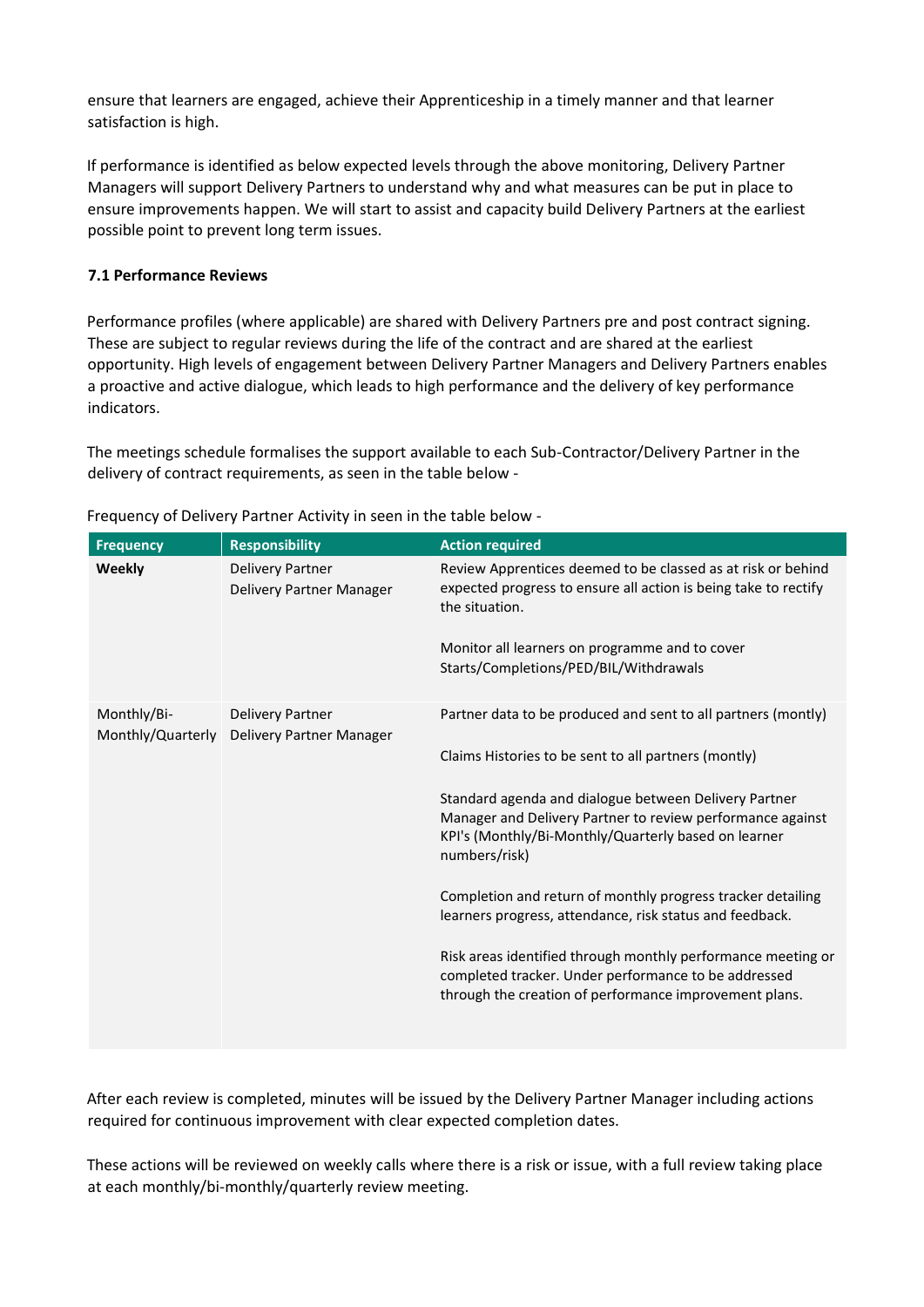### **7.2 Roles within and supporting the Delivery Partner/ Sub-Contractor team**

The Delivery Partner Management Team consists of the following groups of individuals who are available to support the Delivery Partner on a day to day basis:

#### **7.2.1 Delivery Partner Manager**

The main point of contact for the Delivery Partner responsible for contract performance management.

#### **7.2.2 Quality and Assurance Teams**

Realise Quality and Assurance Teams monitor and evaluate the quality of service that we provide to customers and stakeholders, across all of our contracts. They facilitate internal and external inspections, provide training, assist in the improvement of systems and processes and help the organisation to self–assess.

The Quality team is led by the Director of Quality and Compliance and is supported by:

- Quality Assurance Business Partner who leads the Quality Assurance Teams
- Audit and Assurance Manager who leads the Contract Auditors
- Safeguarding and Welfare Manager
- Delivery Partner Managers

A Quality Assurance Business Partner will be allocated to the Delivery Partner. The Quality Assurance Business Partner will take a risk based approach when visits are planned and these are based on contract value, total learners in learning, learners past funding end date, outstanding reviews and review of latest due diligence. The Quality Assurance Business Partner will carry out a range of quality monitoring visits; the process for which is available from your QABP and complete review of observations of teaching and learning process to review and assess all aspects of the Delivery Partner delivery. They will risk / RAG rate each provider following the visit and produce a quality monitoring report with an associated action plan for required improvements to include follow up visits.

#### **7.2.3 Audit Team**

The Audit and Compliance Team will conduct regular compliance and financial audits across all provision which will include Delivery Partners within the network.

Once audits are completed, reports will be made available to the Head of Quality Assurance, Delivery Partner Management, Data & Compliance Manager/Team Leader and the Delivery Partner Manager. Feedback calls will take place between all parties and the Delivery Partner to discuss the results of the audit and to agree any improvements needed. Training and support will be provided as required.

#### **7.2.4 Safeguarding and Welfare**

The Safeguarding and Welfare Manager will assess, as part of the due diligence process, all procedures and processes in place that the Delivery Partner/Sub-Contractor has for their delivery. They will check that the procedures and policies meet all our statutory requirements and Realise's internal standards and operating procedures. If any concerns are raised they will discuss this with the Partner and put in place relevant action plans and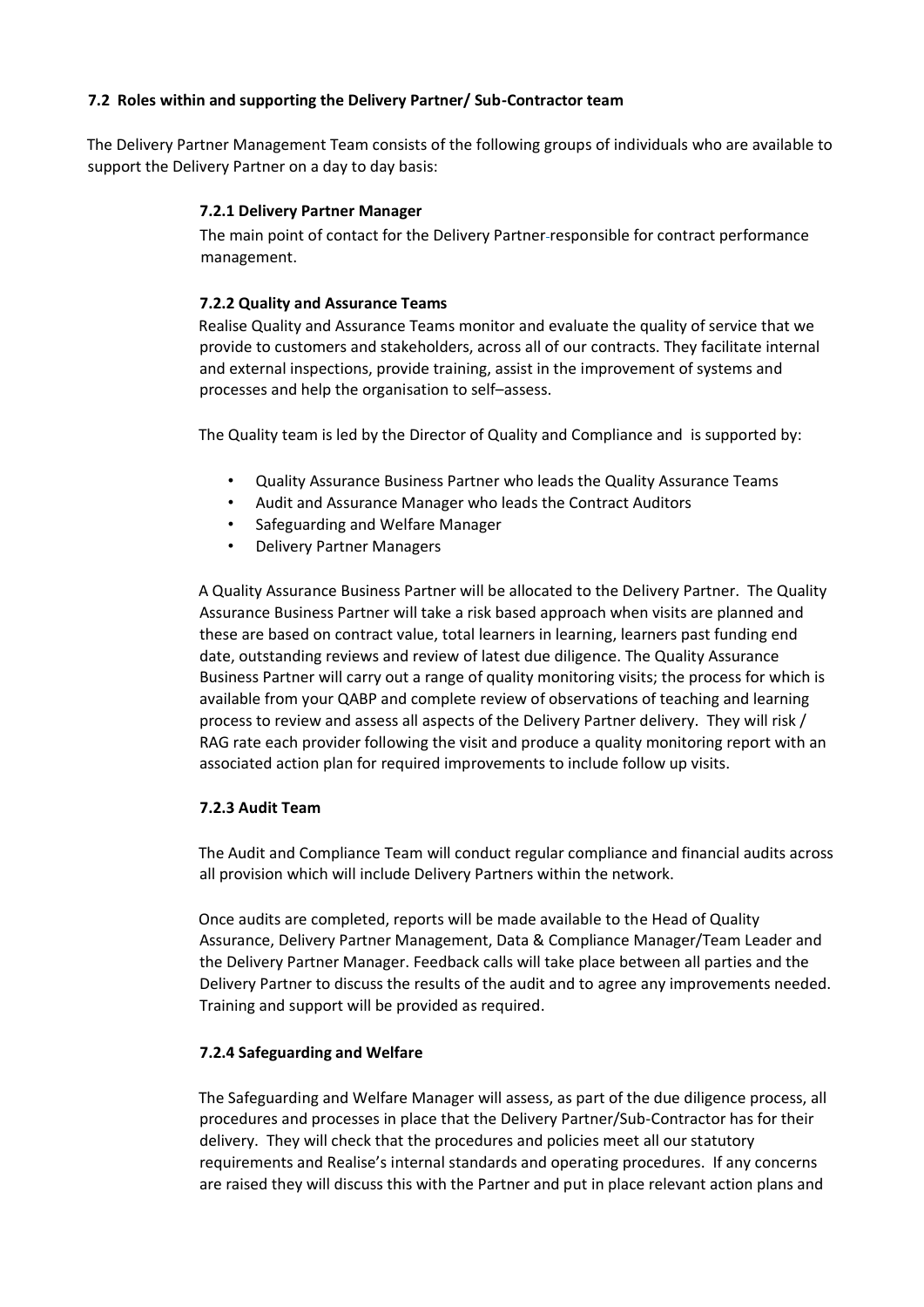support to ensure improvements are made. Additionally, Realise will provide a monthly Safeguarding and Welfare "hot topic" resource that can be shared with staff and learners.

The Quality Monitoring Officer will review, assess and check all aspects of Safeguarding and Welfare are being met during quality monitoring visits.

### **7.2.5 Claims Management Team**

Validation of claims, submission of claims to funding bodies including ESFA.

#### **7.2.6 Finance Team**

- Management of claims and payment to Delivery Partners.
- Management of contracting and variations.

#### **7.3 Performance Management and Performance Improvement Process**

Performance profiles (where applicable) are shared with Delivery Partners pre and post contract signing. These are subject to regular reviews during the life of the contract.

High levels of engagement between Delivery Partners enable a proactive and active dialogue, which leads to high performance and the delivery of key performance indicators. The meetings schedule formalises the support available to each Delivery Partner in the delivery of contract requirements as referenced in point 7.1.

#### **7.3.1 Performance Management Process**

Where performance is not at an acceptable level, a level of support will be agreed with the Delivery Partner including capacity building, sharing best practice and MI analysis. Performance will then be reviewed at subsequent meetings. Should the Delivery Partner performance fail to improve they will be taken through a formal performance improvement regime as outlined below, which could ultimately, as a last resort, result in the contract being terminated.

## **7.3.2 Performance Improvement Plans (PIPs)**

Those not meeting contractual requirements will be asked to agree to a Performance Improvement Plan. These may be set for any reasonable period of time. Realise will direct providers on areas to focus on within the Improvement Plan. Once an Improvement Plan is accepted, Realise will review performance against key performance measures throughout the timescales agreed in the plan

#### **7.3.3 Remedial actions**

Realise may determine that alongside a PIP, other remedial actions are required in order to assist performance improvement. These may include:

- Diversion of some or all referral flows or funding allocations for a period of time to another provider.
- Secondment of Realise staff into provider delivery, at provider's cost.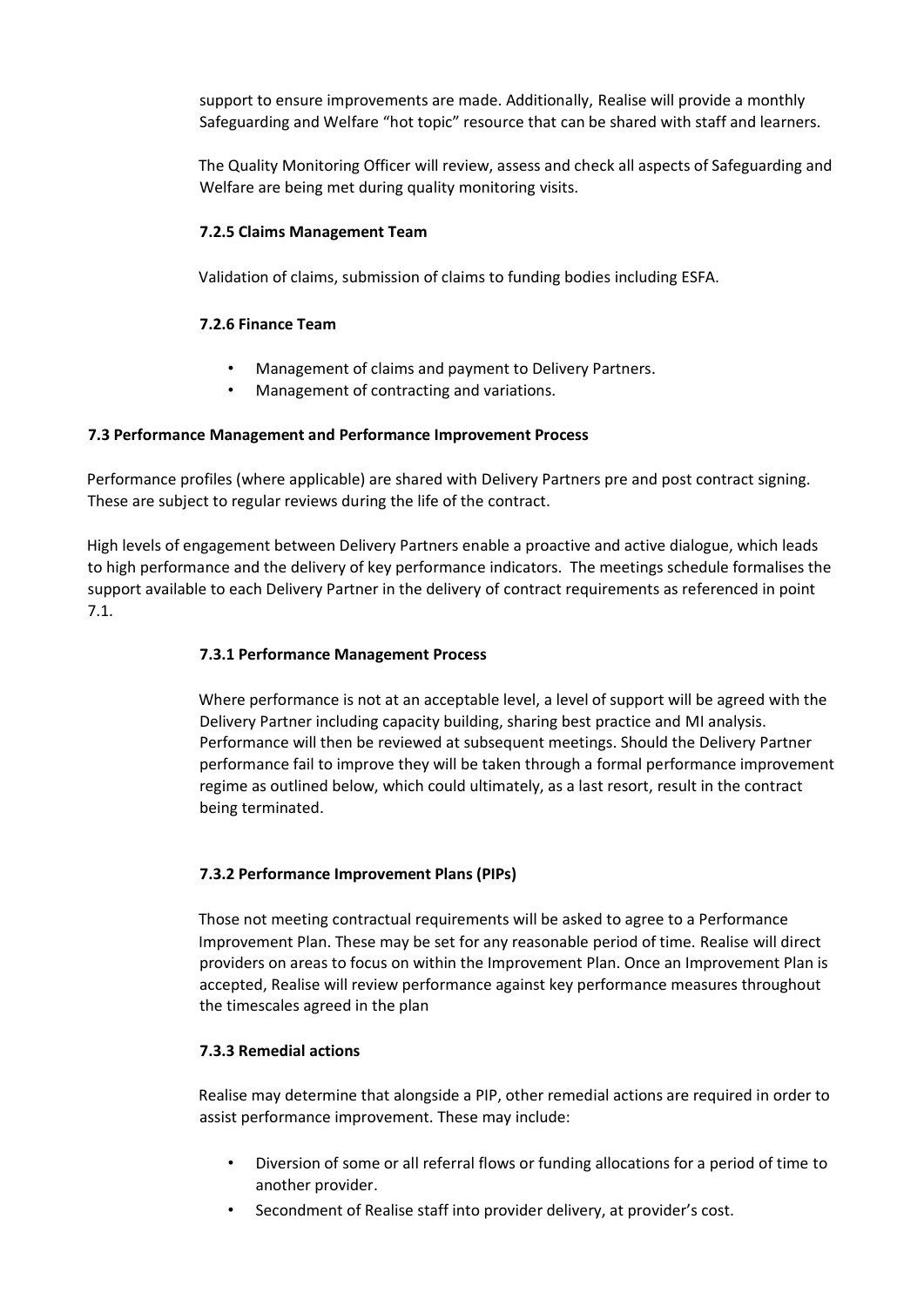- Changes to the scope of the provision e.g. customer groups or courses.
- Removal of one or more areas from the provider's direct delivery.

This may be for a defined period of time or for the remainder of the contract period.

#### **7.3.4 Performance Improvement Notice (PIN)**

If performance has not improved sufficiently once the period of an initial PIP has expired or where the level of performance is deemed to be either significantly below expectations or there are performance issues in a number of areas then a PIN will be issued.

A PIN is a formal, contractual, letter highlighting the area of underperformance, referring to the PIP in place to address those issues and setting out the potential consequences of failure to improve over a defined term. At this stage, a member of Realise Senior Management Team (SMT) will be involved in discussions, using the following topics as agenda items:

- Identify the causes of underperformance
- Identify additional support that can be given to the Delivery Partner/Sub-Contractor to improve performance
- Agree improvement measures
- Indicate the consequences of failing to reach the required performance levels
- Set out the performance levels that must be reached over the next quarter
- Complete Performance Improvement Plan with agreed actions and timescales

All of these details will be recorded and agreed between both parties. Realise will have the right to review, and if necessary, adjust profile targets, in line with business needs at that time and the results of the PIN and PIP review.

Where a Delivery Partner achieves the indicated performance levels set out in the PIP in the relevant timeframe they will be removed from a Performance Improvement Notice but may still be required to complete an Improvement Plan. If however, the Delivery Partner/Sub-Contractor fails to meet agreed performance levels the PIN will be extended.

Where a Delivery Partner fails to meet the performance levels agreed for two consecutive PIPs performance will again be reviewed by the Delivery Partner Management Team and the desired performance levels and timeframes will be agreed.

The consequences of continual underperformance will be discussed and we will inform the Delivery Partner/Sub-Contractor that failure to meet the required standard may result in a formal notification of contract termination being issued in accordance with our contract terms and conditions or an extended PIN Process.

#### **7.4 Dispute Resolution and Complaints**

Delivery Partners will be made aware of the funder dispute resolution processes to ensure that they are equipped with the knowledge and tools to make a complaint, if they think it is appropriate to do so.

However, we will work with Delivery Partners ensure that issues are resolved between ourselves, wherever possible, and ensure that our complaints process is fully exhausted prior to the Delivery Partner having to approach a funding organisation. Please refer to section 7.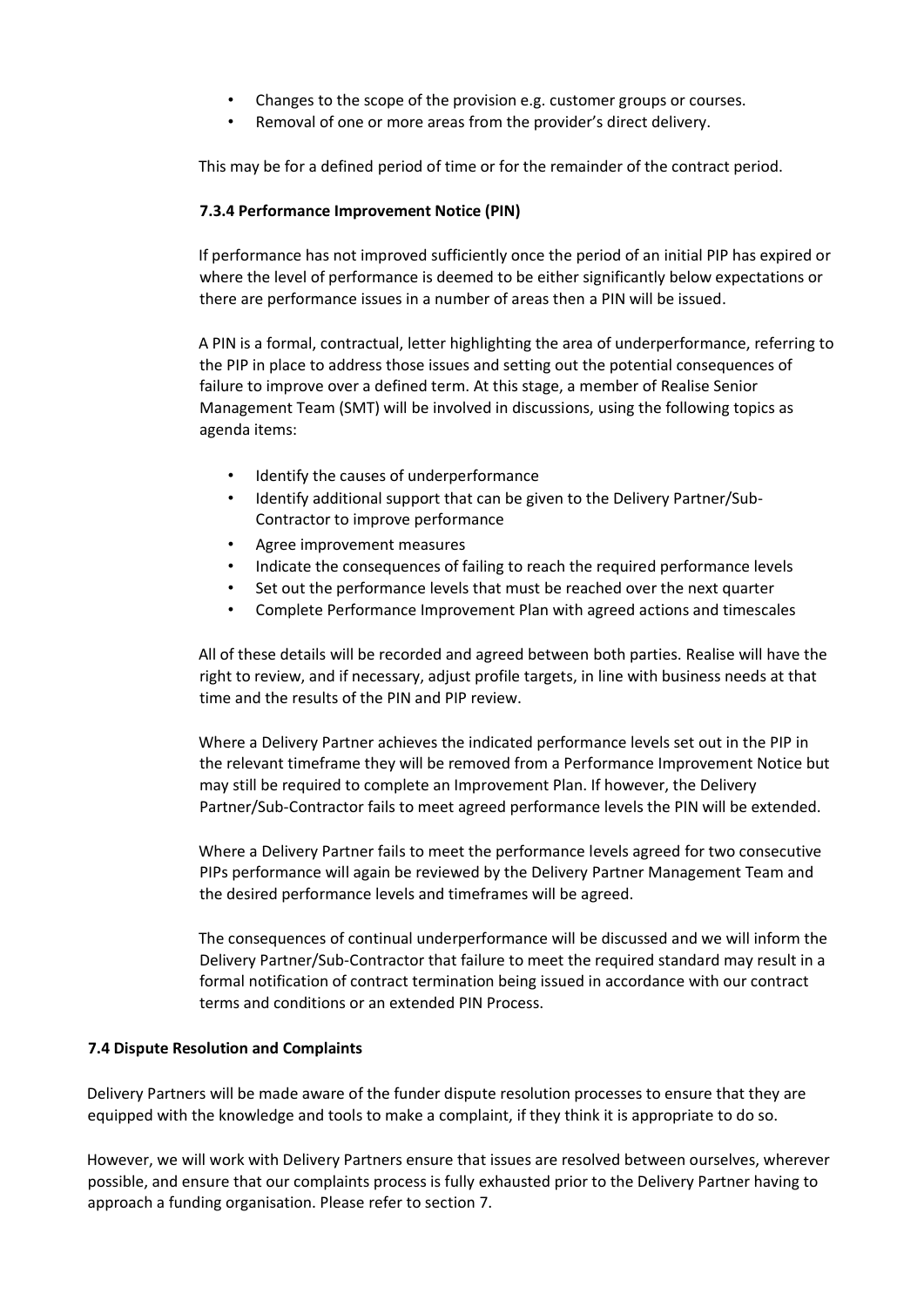### **7.5 Contract termination**

If, following a Performance Improvement Notice period, provider performance does not improve and is not meeting one or more contractual requirements, Realise may move to terminate its contract with the provider in line with the contractual termination provisions.

This is not a process that is undertaken lightly by Realise and will only be instigated if, in the opinion of the Realise board, the provider is showing no willingness to invest in its performance improvement or has no ability to improve within the required timescales.

## **7.6 Exit / Contract Closure Strategy**

An exit strategy will be instigated if the contract is approaching expiry or notice is served by either party and that the exit strategy will be unique to the delivery Partner. Please refer to the Realise Contract Closure Strategy as and when this is required.

### **7.7 Contingency Planning**

Where a Delivery partner ceases trading and/or enters Administration, Realise will implement the Contingency Plan (see Annex 1) to safeguard the funding and ensure any impact on the learner is minimised. Throughout the process the learners must remain the focus and be kept informed of the situation and the actions being undertaken to ensure the continuity of the training where possible and Realise will be ready to answer any and all learner questions throughout this process.

#### **7.9 Call off Contracts**

We recognise that certain elements of the Contract Management Framework may not fully apply to any call off contractors due to the nature of their specific contract with Realise. We therefore tailor our approach to contract management based on the key principles of any call off contract.

The contents of the Contract Management Framework are all applicable; however, the frequency and application may be adjusted to ensure that the call off contract is monitored effectively and appropriately.

#### **7.10 Joint Communication to support Performance Management we have the following in place:**

| <b>Frequency</b> | <b>Subject</b>                                                                         | <b>Contract</b> | <b>Responsibility</b>                                         |
|------------------|----------------------------------------------------------------------------------------|-----------------|---------------------------------------------------------------|
| <b>Immediate</b> | Any changes to contract or procedures<br>Any issues identified with performance levels | All             | <b>Delivery Partner</b><br>Manager                            |
| <b>Daily</b>     | Access to contract advice and guidance                                                 | All             | <b>Delivery Partner</b><br>Manager                            |
| Fortnightly      | Updates on monthly performance review actions                                          | All             | <b>Delivery Partner</b><br><b>Delivery Partner</b><br>Manager |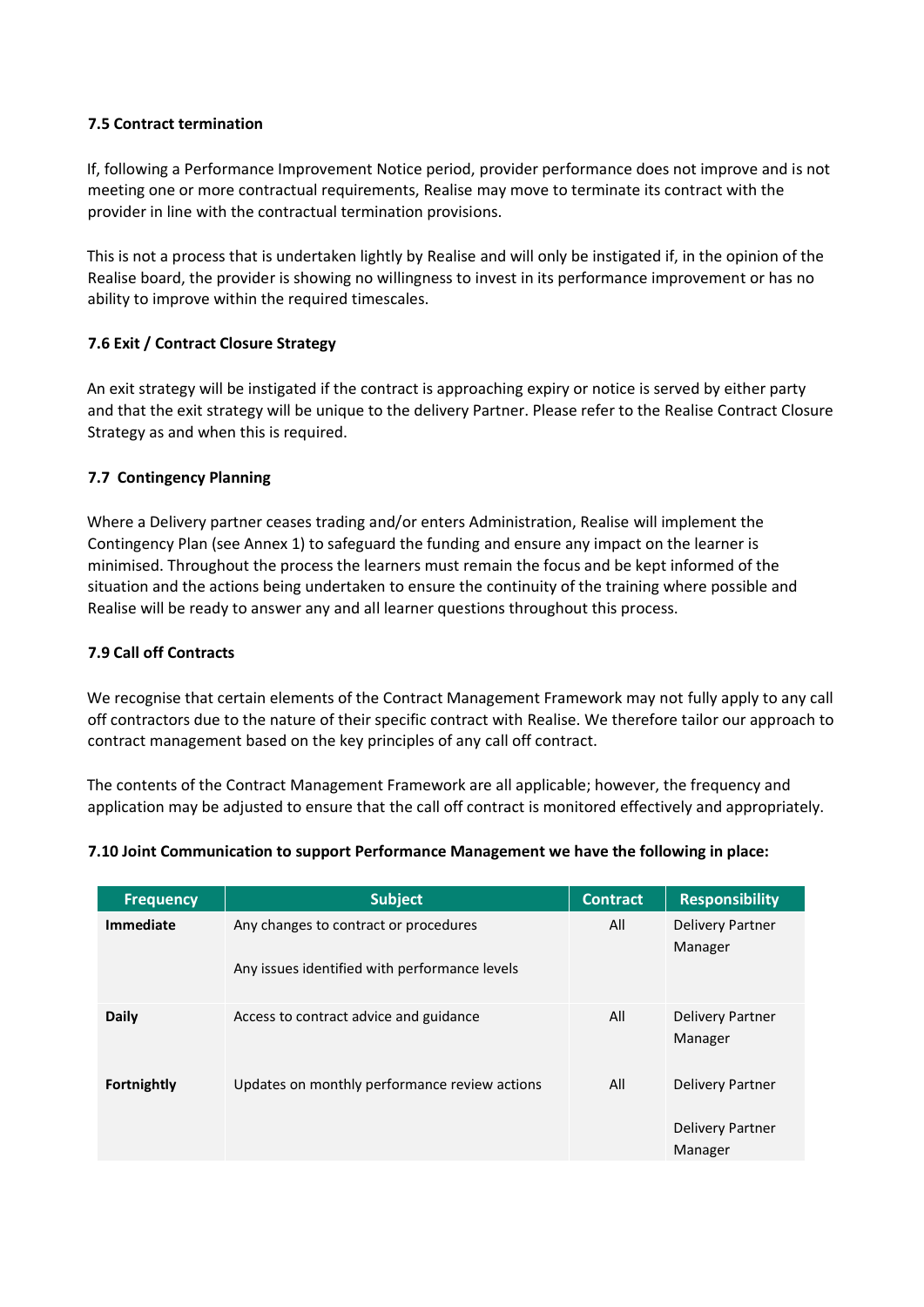| <b>Monthly</b>                      | Monthly Performance reviews<br>Sending claims data<br>Sending partner data<br>Good news and best practice sharing<br>Compliance and quality assurance feedback | All | <b>Delivery Partner</b><br>Manager<br><b>Delivery Partner</b>              |
|-------------------------------------|----------------------------------------------------------------------------------------------------------------------------------------------------------------|-----|----------------------------------------------------------------------------|
| <b>Quarterly (Based</b><br>on risk) | <b>Quality Monitoring</b>                                                                                                                                      | All | Quality<br>Assurance<br><b>Business Partner</b><br><b>Delivery Partner</b> |
| Annually                            | DBS update<br>Policies and procedures refresh                                                                                                                  | All | <b>Delivery Partner</b><br><b>Delivery Partner</b><br>Manager              |
| Ad-hoc                              | Changes to funders requirements<br>Information requests from funders                                                                                           | All | <b>Delivery Partner</b><br>Manager                                         |

# **8. Quality and Assurance Framework**

## **8.1 Quality Monitoring Process**

The purpose of the Quality Monitoring Process is to ensure that the standard of delivery and the learner journey by all our Delivery Partners adhere to the standards with the Realise Quality Monitoring Framework, as detailed in the Standard Operating Procedure. This will be issued when mobilizing a new Delivery Partner or available on request from the QBP.

#### Delivery Partners

- Are measured against the same criteria, which ensures a fair evaluation in line with Realise's own quality framework.
- Have a responsibility to ensure that they co-operate and are prepared for the planned quality monitoring visits and support our Quality Assurance Business Partner when planning and carrying out Quality monitoring visits.

Realise:

- Has a responsibility to carry out quality monitoring visits to review all areas of the provision and make an evaluative judgement. A risk based approach is taken when planning quality monitoring review visits.
- Will provide verbal feedback identifying key strengths and areas for improvement and a detailed visit report will be within 28 days after the visit confirming the feedback.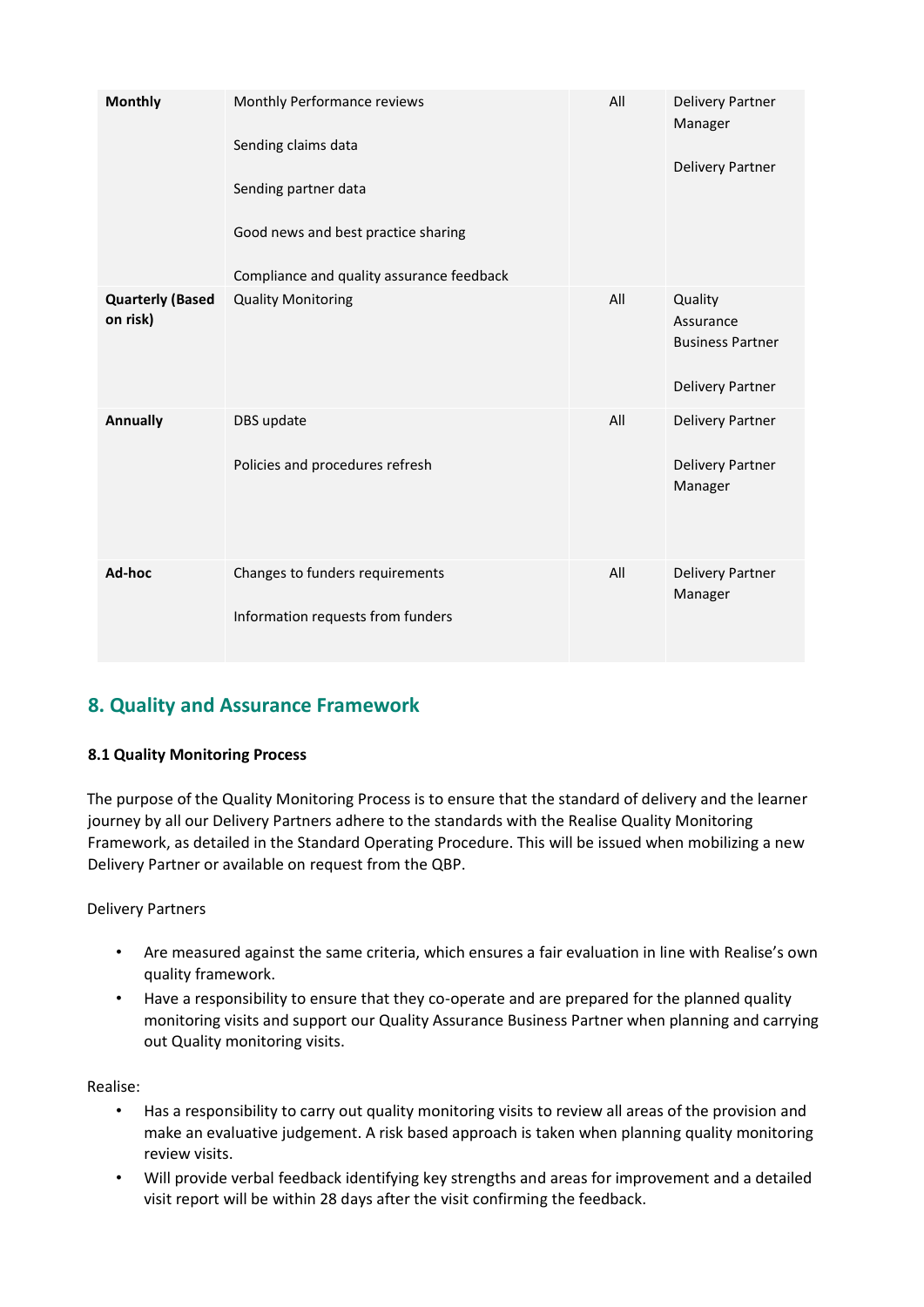The Quality monitoring reports are moderated by the Quality Assurance Business Partners at their monthly meetings with the Head of Quality Assurance and Delivery Partner Management prior to being sent to the Delivery Partner and the Delivery Partner Manager.

If the Delivery Partner is not happy with the report the Delivery Partner has 14 days to appeal the report. A copy of the appeals procedure is available on request.

The evaluation of evidence of the learner journey helps to inform Realise on the best way to support Delivery Partners with their own areas of development.

## **8.2 Audit**

The Quality Assurance Officers/Auditors are responsible for undertaking independent compliance audit of the learner/customer records on a regular basis.

Checks are robust and comprehensive and typically cover the areas that would be externally audited by ESFA.

For Apprenticeships, these audits will take the two approaches, account based and theme based. Account based is specifically looking at the account, for example Realise , and will cover the full customer journey for the current contract year. Delivery partner provision will not be audited separately but as part of an overall audit.

A theme based audit will look at specific elements within the programme delivery such as Off the Job, Functional Skills, recognised prior learning etc. and again, Delivery Partner provision will form a part of the sample and will not be audited independently.

For AEB, the approach will differ in that audits will be conducted by region. Again, Delivery Partners will be included in the overall sample and the audit will focus on starts/leavers/achievers. Match funded audits will also be conducted to ensure ESF co-funding requirements are in place and being followed.

A report is produced detailing the findings, funding errors and risks for each learner/customer record. The report is supplied to the Delivery Partner Manager, Head of Claims and the relevant Operational Manager/Director for remedial action.

If the Delivery Partner is not happy with the report the Delivery Partner has 2 weeks to appeal the report.

Results matrix are produced, maintained and analysed to inform future/ad-hoc targeted audits.

The results of the audit and areas for improvement are discussed with the Delivery Partner at the monthly/quarterly meetings and as part of the Audit Committee Meeting.

#### **8.3 Safeguarding**

In order to be sure that procedures and policies meet all our statutory requirements and Realise's internal standards and operating procedures checks will be made on the following:

- Safeguarding Policy
- Safer Recruitment and DBS check process
- Equality & Diversity policy
- Prevent Policy
- DBS Evidence (DBS reference number) for all staff who will be involved in delivery with Realise Learners e.g. Name/role/DBS code number/date of disclosure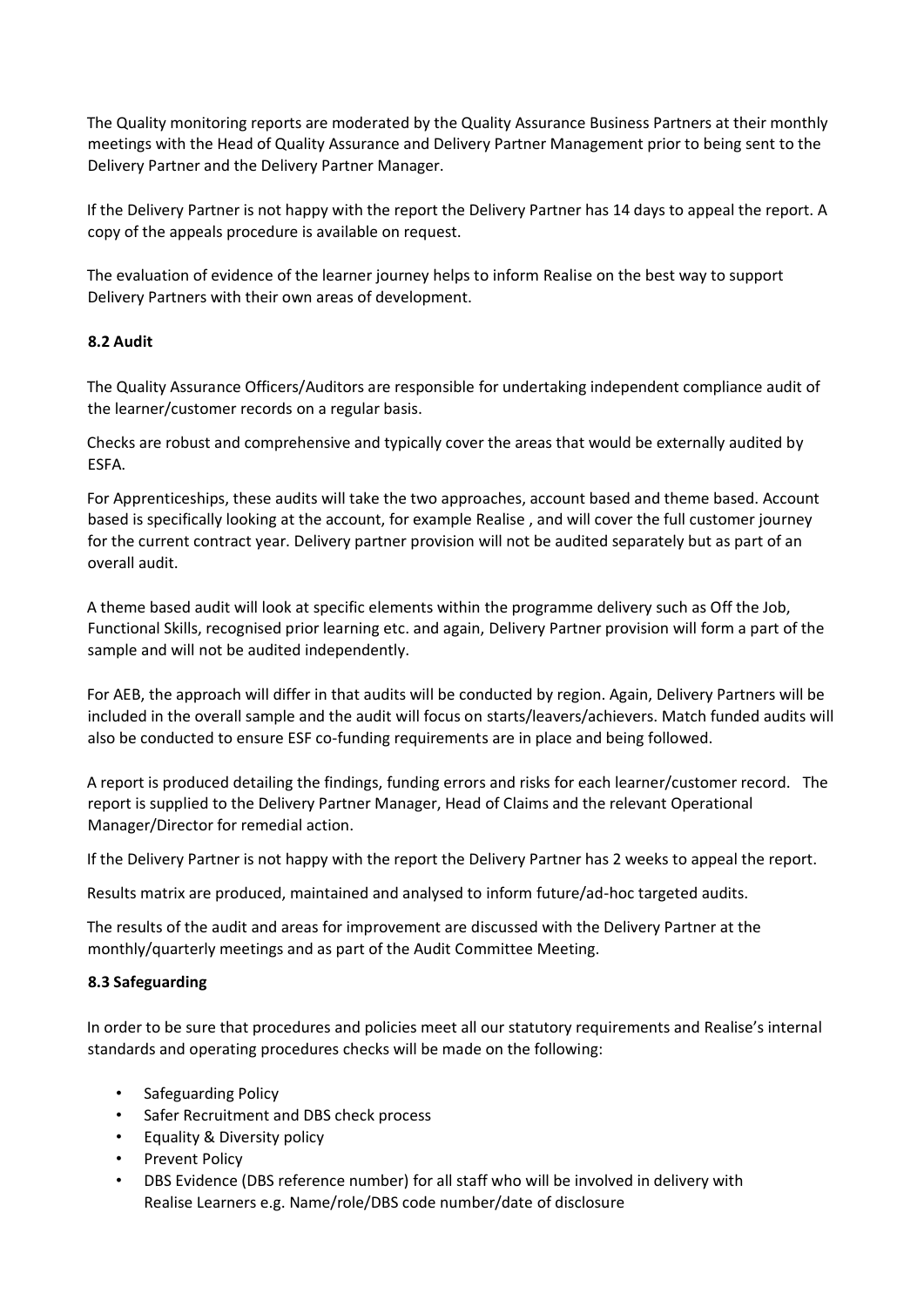• Evidence of staff training for Prevent Duty (Workshop to Raise Awareness of Prevent/Education Training Foundation) and Safeguarding

## **8.4 Information Security**

The protection of any data that we process under our contract(s) is paramount. With this in mind Realise must ensure that we meet our own internal security requirements and those imposed upon us contractually and legislatively. We will carry out a rigorous due diligence process with all Delivery Partners/Sub-Contractors entering into agreements with us to ensure their compliance with these standards.

We will also perform continuous security compliance checks through our Annual Delivery Partner Policy Review throughout the duration of any contract with all our Delivery Partners. There will be a requirement for the Delivery Partner to submit a comprehensive security plan to our information security department prior to contract commencement and we and you should review these at least annually. We will undertake physical compliance checks to provide assurance that your security plans are accurate, meet industry best practice and your organisation and staff have a full understanding of the security requirements of the contract.

### **8.5 Best Practise and Capacity Building**

We will share our practice and best practice between Delivery Partners through a variety of forums. These will take the form of newsletters, regular email updates, verbal updates at monthly and quarterly contract review meetings and regular 'Sharing Best Practice' development events.

Realise has created an environment for the development of and sharing of best practice between members of its provider network.

| <b>Mechanism</b>                            | <b>Purpose</b>                                                                                                                     |
|---------------------------------------------|------------------------------------------------------------------------------------------------------------------------------------|
| Monthly/Bi Monthly contract review meetings | Review performance, share information, provide ideas and support<br>for continuous improvement.                                    |
| Best Practice meetings and workshops        | Designed to share performance and best practice information and<br>processes relating to how each other works and what works well. |
| Ah-hoc all contract Partner Events          | Designed to gather feedback on our services and share cross<br>contract best practice and capacity building opportunities          |

# **9. Claims and Payment**

It is essential that you familiarise yourself with the relevant claims and validation processes applicable to the contract you are operating. These can be found in the Delivery Partner Portal for non-levy agreements and within the contract for levy, you should read and understand key relevant funding rules. These include DWP provider guidance and ESFA funding rules applicable to your contract.

Compliance with Government claims and funding rules are of paramount importance to us and failure to comply with them or with our policies and procedures around claims and validations will constitute a breach of your contract with us.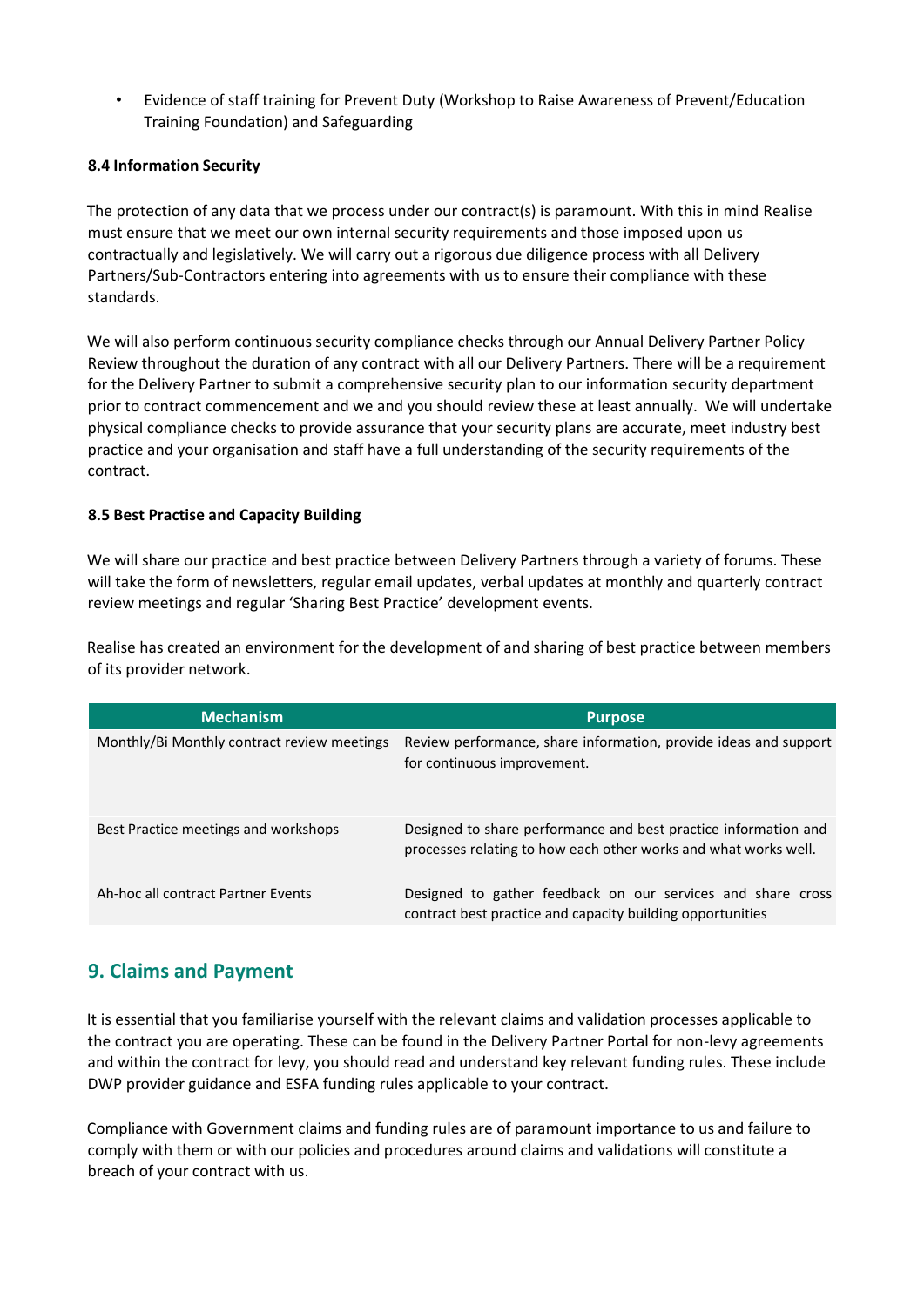Failure to comply exposes us all to risks of fraud, reputation, financial and commercial risk and ultimately puts the contract at risk for all partners.

We will operate robust controls to check all information submitted for claim and validate claims where appropriate. Our teams have the final say on whether a submission meets the criteria for claim. However, you should not rely on these checks, it is your responsibility to ensure that what you submit is correct and valid.

Incorrect information that is submitted will be returned to Delivery Partners for correction.

## **9.1 Claims and Invoicing**

Realise will send a pro-forma self-bill invoice and the appropriate backing data for you to review and confirm on a monthly basis. Once the value has been agreed you must raise an invoice and send it to ile.purchaseledger@realisetraining .com.

### **9.2 Payments**

We commit to paying all received undisputed invoices by the end of the month following the month of delivery (unless there are specific alternative payment terms agreed within the contract).

# **10. Policies and Procedures**

A Sub-Contractor/Partner's policies will be subjected to initial review during the Due Diligence checking process prior to contract award and thereafter in the Quality Monitoring Visits, and these include but are not limited to:

- Information Security
- Whistleblowing
- Health and Safety
- Sustainable Development
- Equality and Diversity including any Equal Ops and Gender Pay Gap information
- Safeguarding including Prevent
- Pre-employment checks (Safer Recruitment Policy) including DBS
- Quality Assurance and Monitoring procedures
- Self-Assessment Report and Quality Development Planning
- Anti-Fraud and Corruption Policy
- **Complaints**
- Data Protection including any updates relating to GDPR and Modern Slavery

Compliance with these requirements will be tested as part of the quality monitoring and assurance process.

Additionally, approved Delivery Partners who support our AEB and Traineeships contracts will be given access to Realise Policies via the Extranet, if required, to support the development of their own procedures.

#### **10.1 Complaints Process**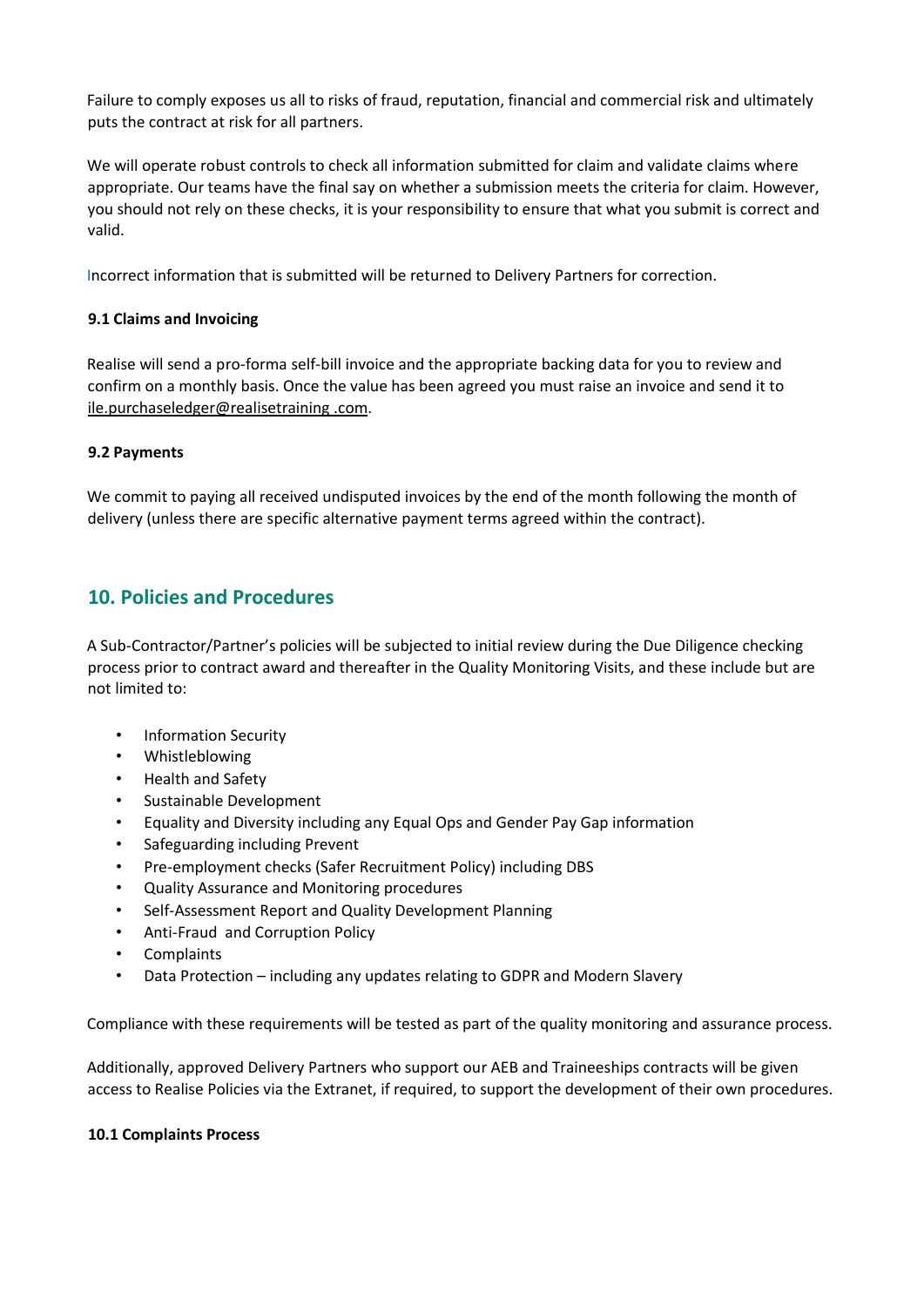Should we disagree on any matter and are unable to resolve it between us then your contract will outline the formal Dispute Resolution Process. In the first instance this would be to contact Delivery Partner Manager.

If your dispute cannot be resolved satisfactorily, please refer to our complaints process, This can be found on our website at [https://](https://learning-employment.com/)r[ealisetraining](https://learning-employment.com/).com/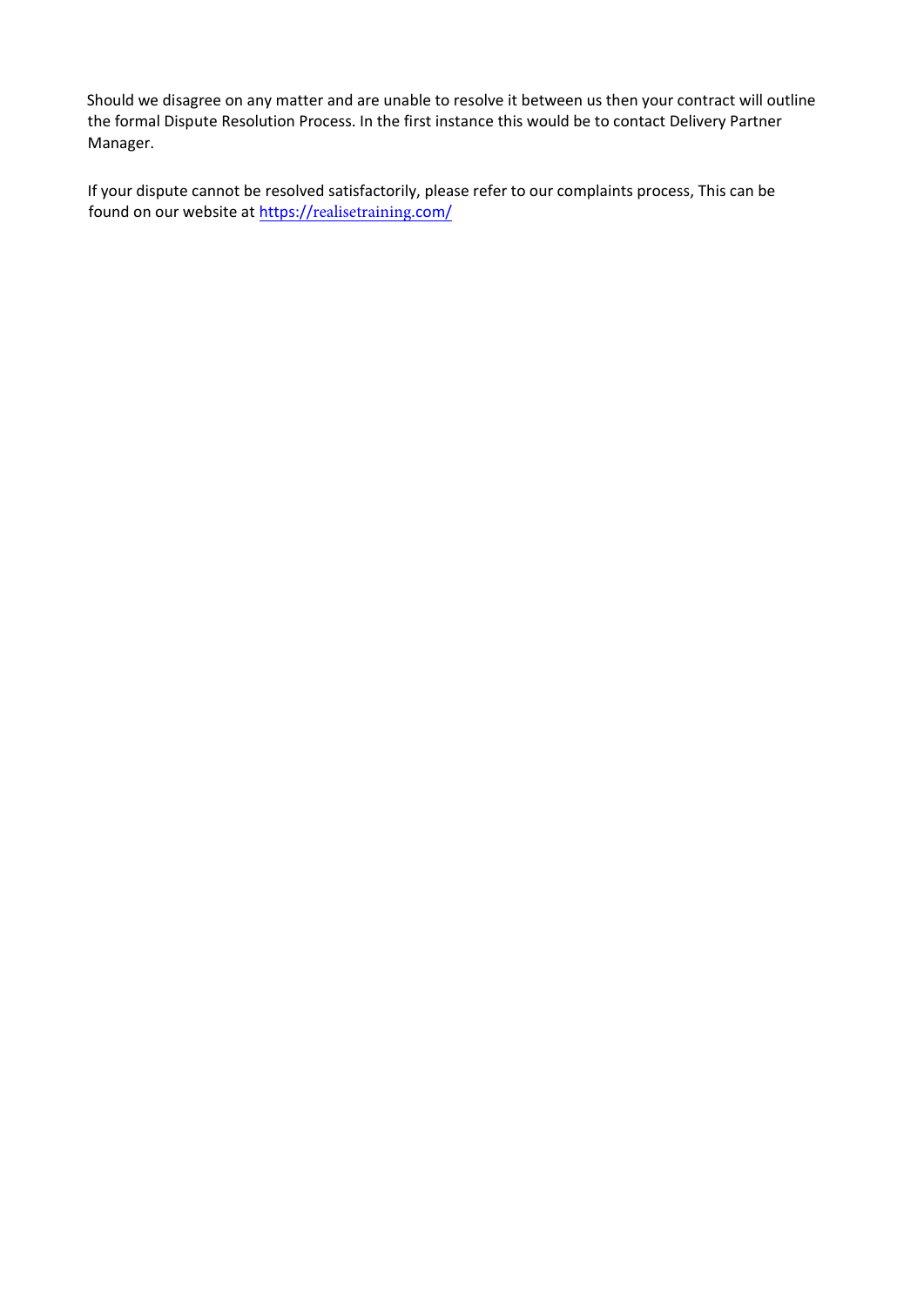### **Annex 1 Delivery Partner Contingency Plan**

Delivery Partner Name\_\_\_\_\_\_\_\_\_\_\_\_\_\_\_\_\_\_\_\_\_\_\_\_\_\_\_\_\_\_\_\_\_\_\_\_\_\_\_\_\_\_\_\_\_\_\_ Date\_\_\_\_\_\_\_\_\_\_\_\_\_\_\_\_\_\_\_\_\_\_\_\_\_\_\_\_\_\_\_\_\_\_\_\_\_\_\_\_\_\_\_\_\_\_\_\_\_\_\_

|     | Deliver Partner Manager                                                                                                                  | Head of Sector                                                                                                                                                                                                              |                                                                   |          |          |
|-----|------------------------------------------------------------------------------------------------------------------------------------------|-----------------------------------------------------------------------------------------------------------------------------------------------------------------------------------------------------------------------------|-------------------------------------------------------------------|----------|----------|
| Ref | Action                                                                                                                                   | <b>Additional Information</b>                                                                                                                                                                                               | By who                                                            | Deadline | Comments |
|     | Have Realise been notified the<br>Partner has ceased trading?                                                                            | Confirm who provided this information. Is this official?                                                                                                                                                                    | <b>Delivery Partner</b><br>Manager                                |          |          |
|     | Has the Head of Quality<br><b>Assurance &amp; Delivery</b><br>Partnership.                                                               | If not, ensure that Head of Quality Assurance & Delivery<br>Partnerships is made aware of the current situation.                                                                                                            | <b>Delivery Partner</b><br>Manager                                |          |          |
|     | Make contact with the Deliver<br>Partner to confirm this. If this<br>is not possible, use the<br>resources available to confirm<br>this. | Possible resources to use are:<br>https://www.gov.uk/find-out-if-a-company-is-in-financialtrouble<br>https://www.gov.uk/government/organisations/companieshouse<br>https://www.gov.uk/search-bankruptcy-insolvency-register | <b>Delivery Partner</b><br>Manager                                |          |          |
|     | If contact is made with the<br>Delivery Partner, confirm if<br>the Administrators have been<br>engaged.                                  | If so, have they already taken possession of assets?                                                                                                                                                                        | <b>Delivery Partner</b><br>Manager/Contract<br>Team               |          |          |
|     | If confirmation is received,<br>contract termination notice to<br>be issued                                                              | DPM to liaise with Head of Quality Assurance & Delivery<br>Partnerships and Contracts Team to ensure termination notice<br>issued.                                                                                          | <b>Delivery Partner</b><br>Manager                                |          |          |
|     | Has the ESFA been notified?                                                                                                              | Head of Quality Assurance & Delivery Partnerships to ensure<br>ESFA are aware of the situation and work being undertaken to<br>mitigate the impact on the learners where possible.                                          | <b>Head of Quality</b><br>Assurance &<br>Delivery<br>Partnerships |          |          |
|     | Confirm number of learners in<br>learning.                                                                                               | Include PED learners                                                                                                                                                                                                        | <b>Delivery Partner</b><br>Manager                                |          |          |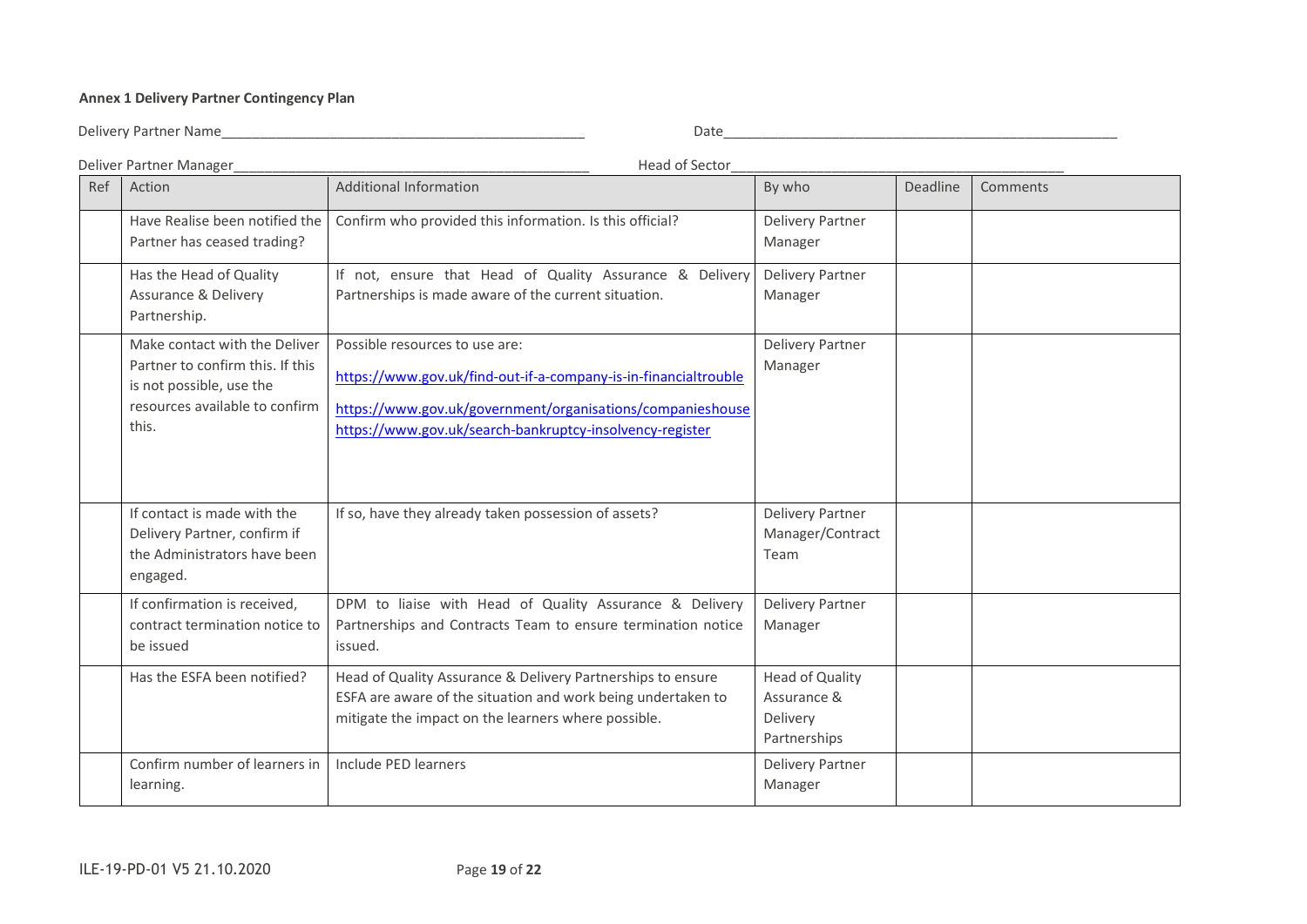| Confirm funding remaining per<br>learner.                                                                                               | This can be taken from the PFR. Need to know what funding<br>is remaining for current learners on programme                                                             | <b>Delivery Partner</b><br>Manager      |                                                                                                                                                 |
|-----------------------------------------------------------------------------------------------------------------------------------------|-------------------------------------------------------------------------------------------------------------------------------------------------------------------------|-----------------------------------------|-------------------------------------------------------------------------------------------------------------------------------------------------|
| Confirm if any funding needs to<br>be taken back based on last<br>evidence date and current<br>date.                                    | This is necessary as we may need to be added to the list of<br>creditors should we have overpaid the Delivery Partner                                                   | <b>Delivery Partner</b><br>Manager      |                                                                                                                                                 |
| Confirm programmes learners<br>are following                                                                                            | This is needed to ascertain who can continue the delivery of<br>the programme within the Realise DP network or via Realise<br><b>Direct Delivery</b>                    | <b>Delivery Partner</b><br>Manager      |                                                                                                                                                 |
| Place all learners on BIL from<br>last evidence date.                                                                                   | All funding needs to be suspended with immediate effect                                                                                                                 | <b>Delivery Partner</b><br>Manager / ST | Request confirmation from ESFA<br>that is acceptable prior to action                                                                            |
| Request full progression update<br>on aims for all learners<br>currently on.                                                            | This is needed to ascertain where the learners are and<br>would be required by any potential new partner looking to<br>re-engage with learners                          | <b>Delivery Partner</b><br>Manager      |                                                                                                                                                 |
| Confirm if Learner evidence is<br>paper based or electronic?                                                                            | If paper based, is this with the learner or with the Delivery<br>Partner? If electronic, can the evidence be downloaded to<br>paper copies or can the data be migrated? | <b>Delivery Partner</b><br>Manager      |                                                                                                                                                 |
| If paper based, organise<br>immediate collection of<br>evidence from partner<br>premises.                                               | Can be done by courier or van hire                                                                                                                                      | Lead Manager                            |                                                                                                                                                 |
| Send communication to all<br>affected learners confirming<br>the current situation.                                                     | All learners need to be made aware of the situation<br>reference the delivery partner and next steps                                                                    | <b>Delivery Partner</b><br>Manager / ST |                                                                                                                                                 |
| Liaise with internal and<br>external colleagues to confirm<br>if programme can be continued<br>in house or with a different<br>Partner. | Can any partner or DD continue the delivery of the<br>apprenticeship?                                                                                                   | <b>Delivery Partner</b><br>Manager      | Liaise with ESFA Account<br>Manager to assist where we do<br>not have the specialisms or<br>Delivery Partners to support<br>continued learning. |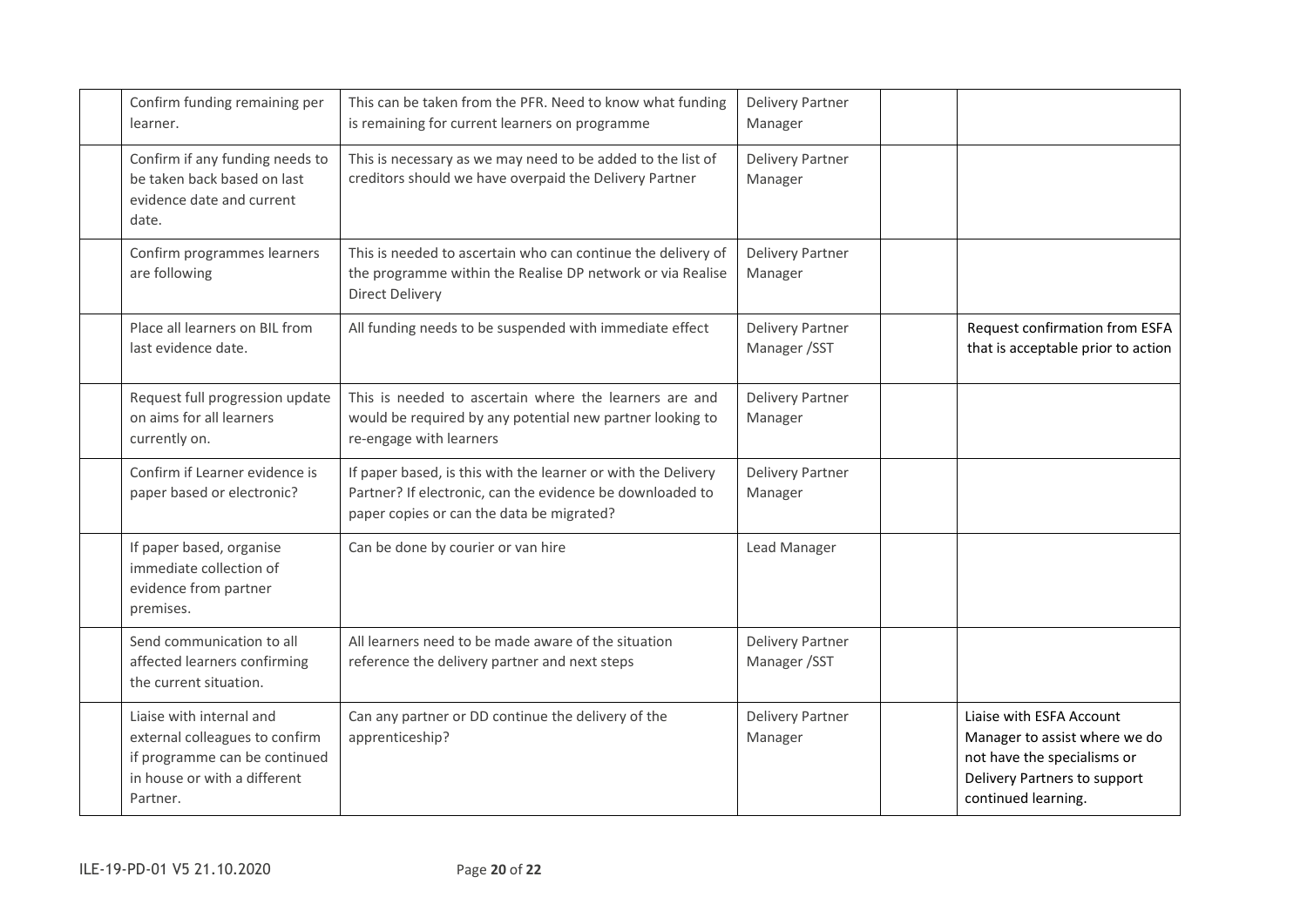| Confirm learners that can be re- | I Arrange for shipping of portfolio evidence for IQA prior to | Delivery Partner | Realise to speak to learners to |
|----------------------------------|---------------------------------------------------------------|------------------|---------------------------------|
| engaged and send                 | re-engagement                                                 | Manager          | confirm consent to pass         |
|                                  |                                                               |                  | personal information to a new   |

| information to relevant<br>partner.                                                                         |                                                                                                                                                                                                       |                                        | Delivery Partner and confirm<br>the learner still wants to remain<br>on programme                                                              |
|-------------------------------------------------------------------------------------------------------------|-------------------------------------------------------------------------------------------------------------------------------------------------------------------------------------------------------|----------------------------------------|------------------------------------------------------------------------------------------------------------------------------------------------|
| Confirm learners that cannot<br>be re-engaged and withdraw<br>these.                                        | Will need to send communication to learners informing<br>them that their programme has been terminated. This is<br>only in cases where it has been confirmed that all avenues<br>have been exhausted. | <b>Delivery Partner</b><br>Manager/SST | Arrange for shipping of portfolio<br>evidence to these learners as<br>they may need it should they<br>find an alternative Training<br>Provider |
| Liaise with replacement partner<br>and confirm when learners will<br>be re-engaged.                         | Need clear timescales for this in order to ensure we<br>maximise the number of learners that can be retained                                                                                          | <b>Delivery Partner</b><br>Manager     |                                                                                                                                                |
| Transfer and re-instate leaners<br>that have moved to another<br>Delivery Partner/DD to resume<br>training. |                                                                                                                                                                                                       | <b>Delivery Partner</b><br>Manager/SST |                                                                                                                                                |